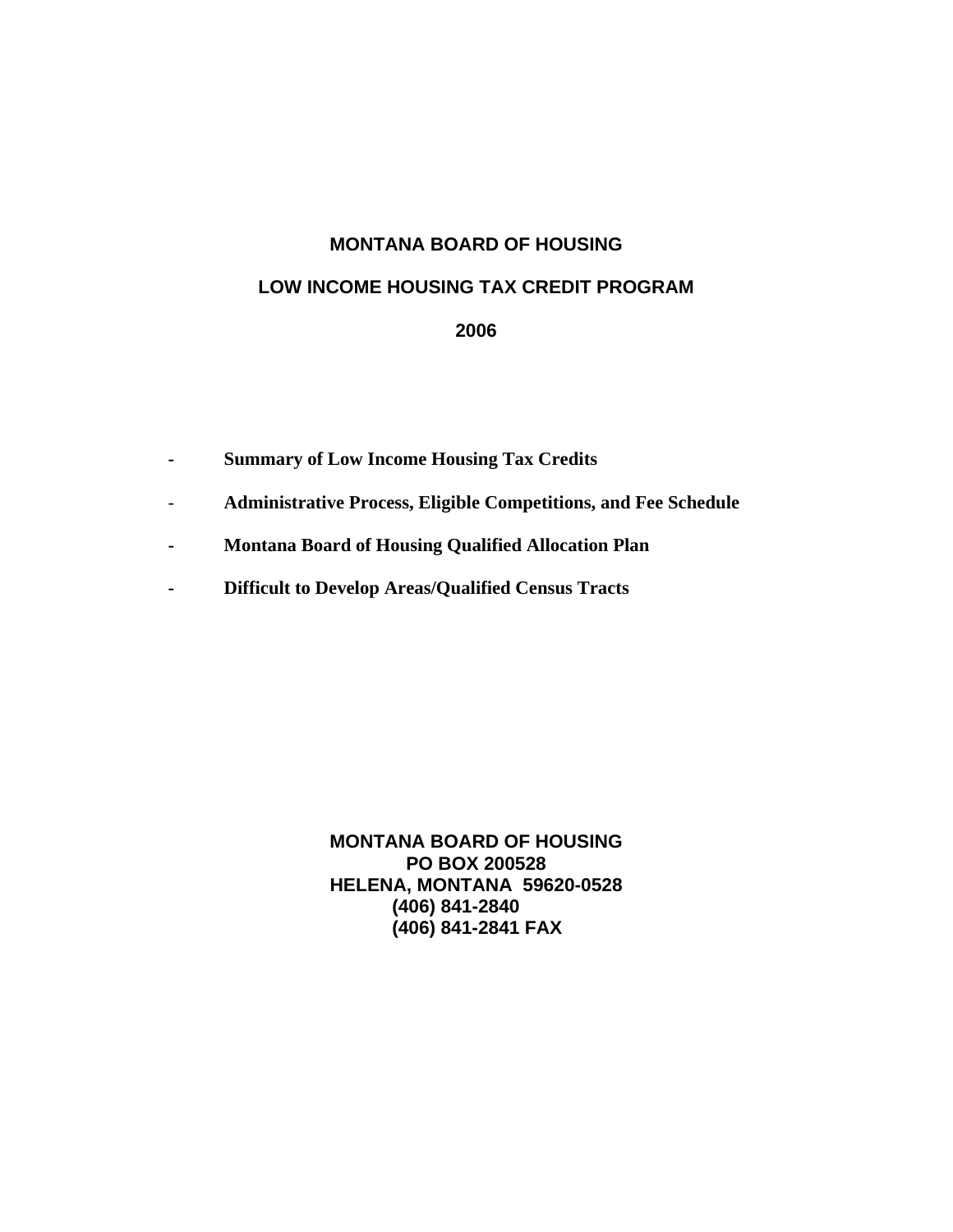### **SUMMARY OF THE LOW INCOME HOUSING TAX CREDIT PROVISIONS CONTAINED IN SECTION 42 OF THE INTERNAL REVENUE CODE**

1. Introduction. The low income housing tax credit is available under Section 42 of the Internal Revenue Code of 1986. The credit is a federal income tax credit for owners of qualifying rental housing which meets certain low income occupancy and rent limitation requirements.

a. Except for certain buildings substantially financed with tax-exempt bonds, an owner must first obtain a credit allocation from the appropriate state agency before claiming the tax credit. The **2005** per state resident amount of tax credit allocated annually for housing was limited to \$1.75, with a minimum cap of **\$2,125,000**. In **2006**, the amount will be **\$2,125,000** plus any inflation factor the IRS may calculate. Montana receives the minimum cap because of our population. The Montana Board of Housing (MBOH) is the state agency that allocates the tax credits for housing located in Montana.

b. The following is a brief summary of some elements of the low income housing tax credit and is provided for informational purposes only. There are numerous technical rules governing a building's qualification for the tax credit, the amount of the tax credit, and an owner's ability to use the credit to offset federal income taxes. THE MBOH DOES NOT AND WILL NOT MAKE ANY REPRESENTATION CONCERNING THE APPLICABILITY OF THE TAX CREDIT TO A PARTICULAR BUILDING OR OWNER. DEVELOPERS OR OWNERS INTERESTED IN APPLYING FOR A CREDIT ALLOCATION SHOULD CONSULT THEIR OWN TAX ACCOUNTANT OR ATTORNEY IN PLANNING A SPECIFIC TRANSACTION.

#### 2. Overview of Low Income Housing Tax Credits.

a. Low Income Housing Tax Credits (LIHTC) are allocated by the State of Montana through the Montana Board of Housing to applicants with normally the highest point scores. This is based on the information submitted within their application, market study, other information obtained by MBOH staff, and justification with support documentation. At or before the allocation is made, the applicant solicits an investor who would purchase these tax credits. Credits are normally allocated to the applications with the highest point totals.

b. The tax credits are awarded each year for a ten-year period. Hypothetically, a project awarded \$100,000 in tax credits is essentially awarded \$1,000,000 (\$100,000 X 10 years) for the ten-year period. When an investor purchases the credits, the money from the purchase is infused into the financing for the building of the project. The investor purchases the tax credits, for example,  $$.75$  on the dollar (\$100,000 X  $$.75$  X 10 years) equating to \$750,000. Typically, the investor pays at a range of \$ .70 to \$.90 on the dollar. This money directly reduces the amount of dollars financed in a project, thereby the amount each tenant must pay (Low Income) as well as assuring that the project cash flows.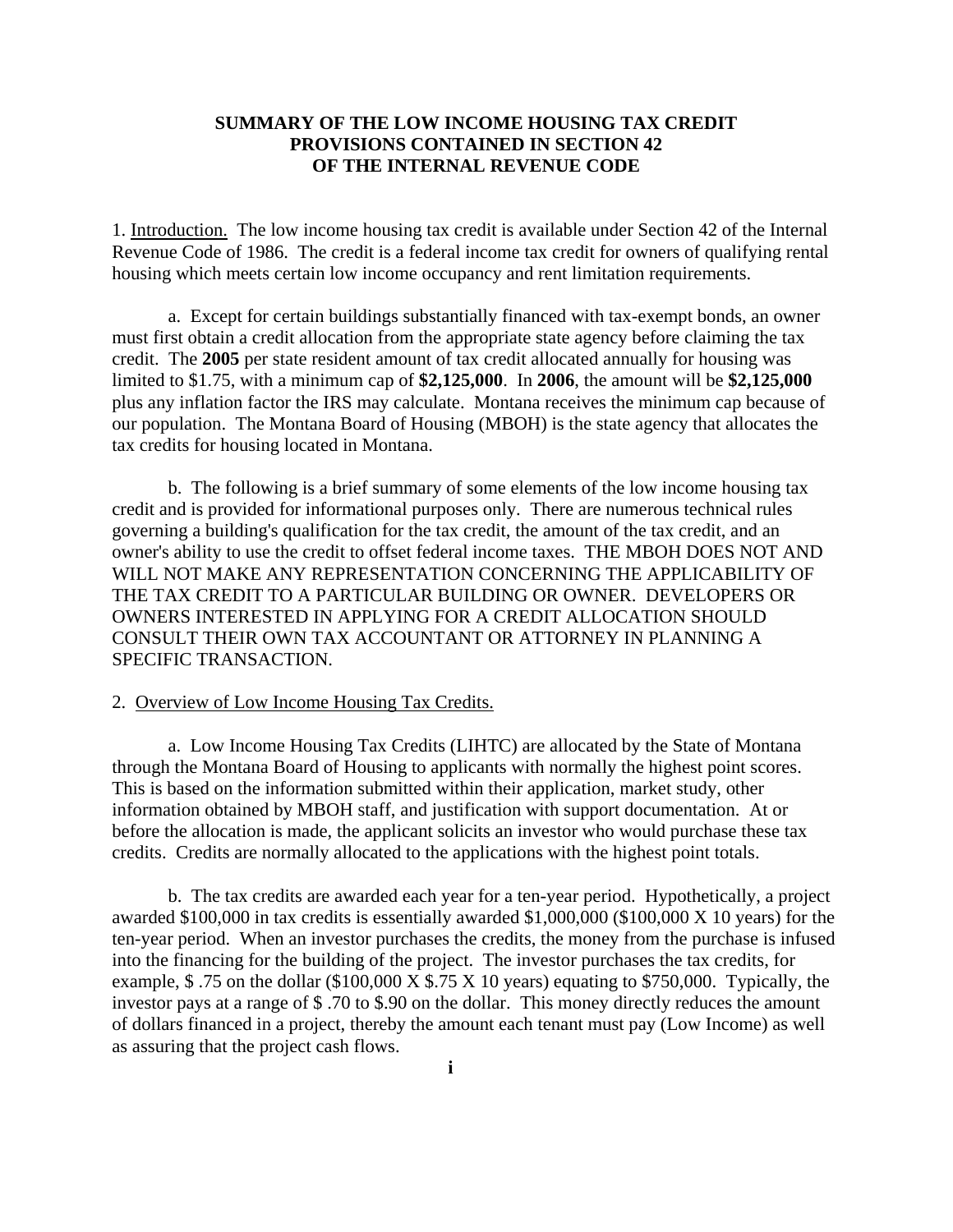c. Along with this, there is the requirement that the investor, through an LLP/LP becomes the 99.99% owner of the project for fifteen years while they declare \$100,000 each year for ten years as credit on their income tax. Generally, once fifteen years have passed, the project is sold back to the applicant (.01% partner) for a negotiated amount and the ownership is transferred.

 d. Throughout the tax credit life (a minimum of 15 years, which may be extended to 31 years or more) the project must comply with the requirements of tax credit administration and receives periodic file audits and inspection of units by the staff of the Montana Board of Housing.

3. MBOH Policy on Non-Discrimination. The Montana Board of Housing is an Equal Opportunity concern. All employees, who work for or with this Agency, agree not to discriminate against any client or co-worker based on race, color, religion, sex, handicap, familial status, national origin and any other classes protected in Montana. The failure of any employee to take the Agency policy seriously and to in fact discriminate will lead to immediate termination of employment.

4. Eligible Types of Buildings and Rental Units.The tax credit is available for residential rental buildings which are part of a qualifying low income project. The rental units must be available to the general public. Residential properties which are ineligible for the credit generally include transient housing, housing initially leased for less than six (6) months, buildings of four (4) units or less which are occupied by the owner or a relative of the owner, nursing homes, life care facilities, retirement homes providing significant services other than housing, dormitories, and trailer parks.

#### 5. Credit Amounts.

a. The tax credit can be used in conjunction with the acquisition and substantial rehabilitation, substantial rehabilitation or construction of qualifying residential rental housing. Depending upon the type of building and its financing, the annual tax credit for buildings is approximately nine (9) percent or approximately four (4) percent, and is based on either a present value of 70% or 30% of the qualified basis of the building. As long as the building continues to qualify for the credit, the owner may claim the credit each year during the 10-year credit period. Except for certain buildings substantially financed with tax-exempt bonds, the credit is limited to the amount of credit allocated to the building by the appropriate state agency.

b. New Construction or Substantial Rehabilitation. For a new building placed in service which is not federally subsidized, the annual tax credit is approximately nine (9) percent of the building's qualified basis. The annual credit percentage for new buildings placed in service which are not federally subsidized will be set in such a manner that the credit's present value over the 10-year credit period will equal 70 percent of the building's qualified basis. If an owner substantially rehabilitates a building (basically by incurring rehabilitation expenditures the greater of either \$5,000 hard costs per rental unit or an amount which is not less than 10% of the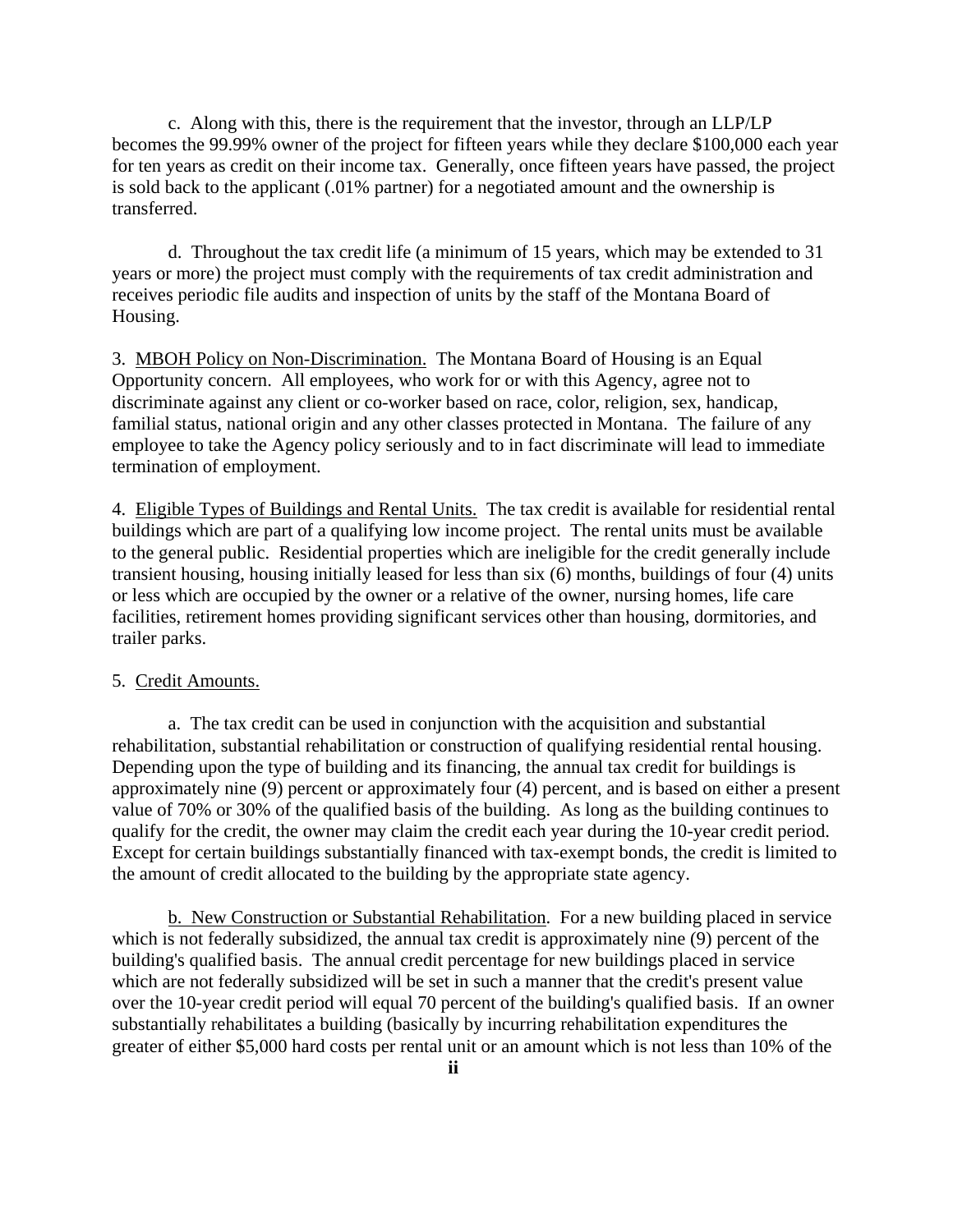adjusted basis of the building during a 24-month or shorter period), the rehabilitation expenditures are treated as a separate new building for purposes of the tax credit. The "per unit" calculation is the total amount of the project divided by the number of units within the project.

## c. Federally Subsidized Buildings.

 1. For new buildings receiving a federal subsidy, the annual tax credit is approximately four (4) percent of qualified basis. The annual credit for federally subsidized new buildings placed in service will be set in such a manner that the credit's present value over the 10-year credit period will equal 30 percent of qualified basis. These credit percentages also apply to federally subsidized, substantial rehabilitations treated as new buildings.

2. A federal subsidy is a loan of federal funds provided directly by a federal agency or indirectly by a local or state governmental entity where the interest rate on the loan is less than the applicable federal rate (which is based on prevailing interest rates on federal obligations). Financing provided by state or local governments, the interest on which is exempt from federal income tax under Section 103 of the Internal Revenue Code, is also considered a federal subsidy. A Farmers Home Administration Section 515 loan is an example of a federal subsidy. Section 8 rental "certificate" or "voucher" subsidy is not considered to be a federal subsidy.

d. Acquisition and Substantial Rehabilitation. For an existing building which is acquired and substantially rehabilitated, the tax credit will be approximately four (4) percent for qualified acquisition costs and approximately nine (9) percent for the qualified substantial rehabilitation costs, provided that the rehabilitation is not federally subsidized. For such buildings, credit will be at a level providing a present value of 30 percent or 70 percent, respectively.

# 6. Project Requirements.

a. Qualifying Buildings. In order to qualify for the tax credit, an eligible building must be part of a qualifying low income project.

b. Targeting. A project is a qualifying low income project only if it meets one of the following two requirements:

1. At least 20% of its units are rent-restricted and rented to households with income at 50% or less of area median gross income, adjusted for family size (the "20-50 test")(Maximum rent is calculated at 30% of 50% Area Median Income); or

2. At least 40% of its units are rent-restricted and rented to households with income at 60% or less of area median income, adjusted for family size (the "40-60 test")(Maximum rent is calculated 30% of 60% Area Median Income).

c. Election. The owner must make an irrevocable election between the 20-50 test and the 40-60 test. Regardless of the election made, the credit is only allowed for the portion of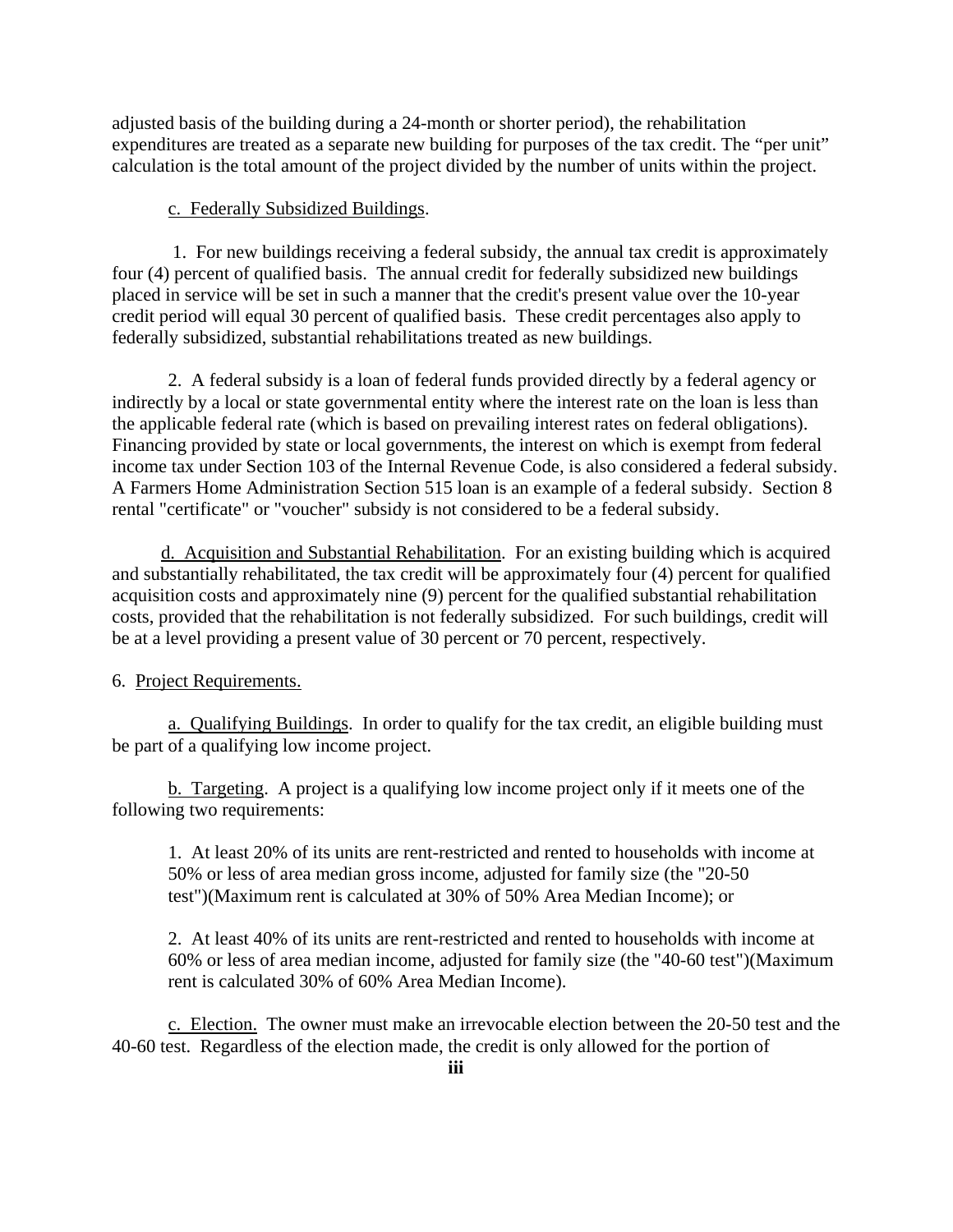the building dedicated to low income use (for example, if the owner elects the 40/60 test and only 40% of the units are low income, the owner would qualify for tax credits on 40% of the eligible basis as defined in this summary).

d. Rent Limitation. Gross rent for each low income unit may not exceed 30% of the applicable income ceiling (30% of 50% of median or 60% of median, as applicable, calculated based on the number of bedrooms in the unit). Gross rent includes the rent paid by the tenant, including utility costs, but excludes Section 8 or other federal rent subsidies. If the tenant pays utilities directly, the maximum rent must be reduced by a utility allowance.

#### 7. Compliance Period.

a. Owners must continue to meet the credit requirements for a 15-year period, five years beyond the 10-year credit period. Failure to comply, reducing the number of the low income units or reducing floor space for which the credit is based during the 15-year compliance period, will result in a recapture, including non-deductible interest, of at least a portion of the credits taken previously by the owner.

b. To be eligible for Section 42 credits, a building must be subject to an extended low income housing commitment between the owner and the state agency, executing a 30 year extended use agreement with an option to sell the project at year fifteen (15). The owner must meet compliance criteria for the full extended use agreement.

c. Any application indicating an Extended Use period beyond the 15-year compliance period extends the time an owner may request sale of a Tax Credit project to that time identified on the restrictive covenants. An example would be a selection of 16 years extended use beyond the initial 15 years, totaling 31 years, forfeits the right to request that the Board locate a nonprofit buyer to maintain LIHTC units until the 32<sup>nd</sup> year.

#### 8. Qualified Basis.

a. Credit Calculations. To calculate the credit each year, the taxpayer applies the applicable credit percentage to the qualified basis of a qualifying building. The "qualified basis" is that portion of the "eligible basis" attributable to low income units in the building.

b. Eligible Basis. Eligible basis of a qualifying building is generally the same as its adjusted basis for tax purposes, determined at the time the building is placed in service. Generally, eligible basis consists of:

- 1. The cost of new construction or substantial rehabilitation; or
- 2. The cost of purchasing an existing building and the cost of substantial rehabilitation.
- 3. Eligible basis includes costs of common areas and comparable amenities provided to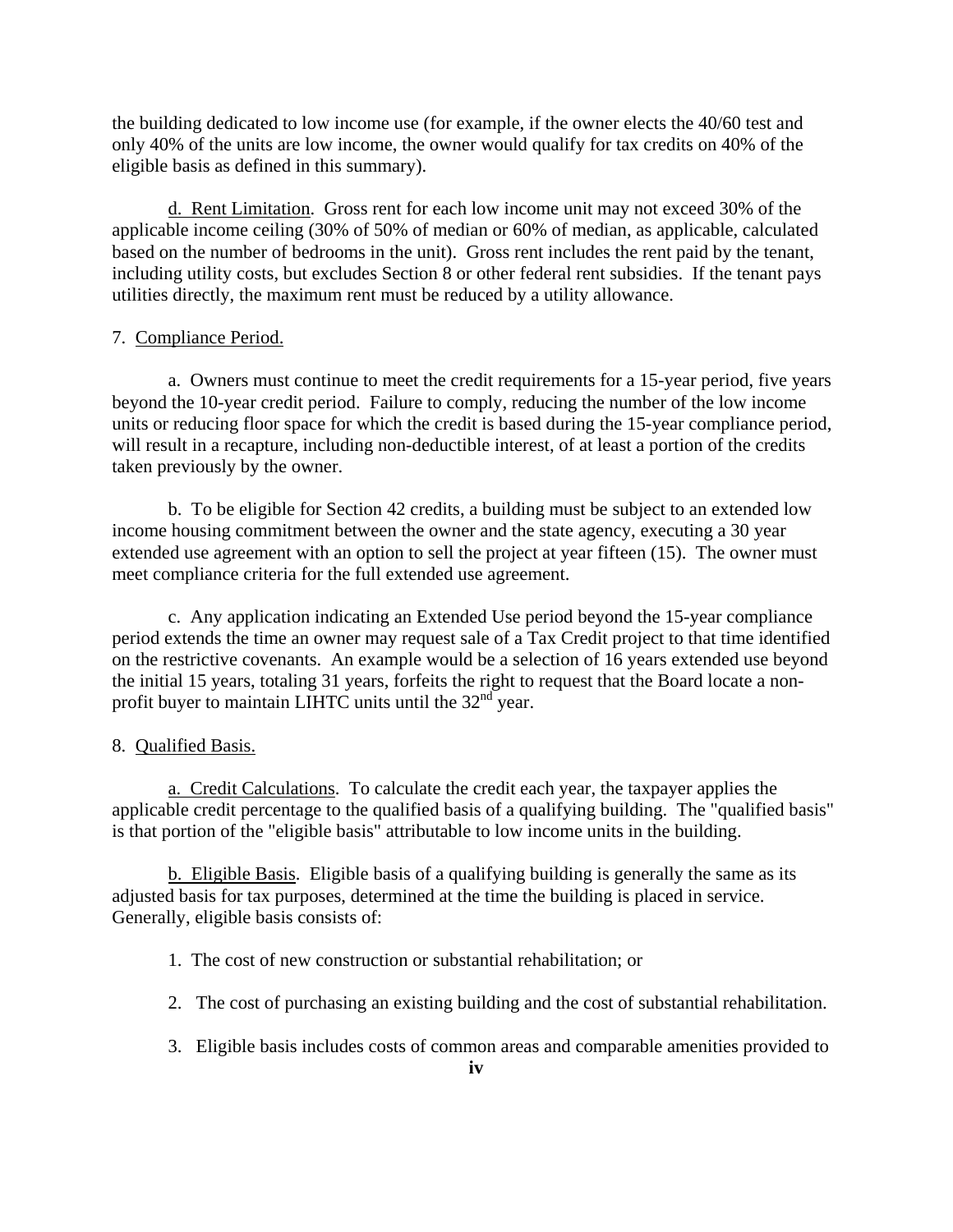all residential rental units in the building. However, eligible basis must be reduced to reflect any rehabilitation or historic preservation credit claimed with respect to the building. Eligible basis excludes land cost, costs attributable to any portion of the building which is not residential rental property (except common areas), and costs attributable to non-low income units which are above the average quality of the low income units in the project. Cost certifications must list all items in basis (parking lot, paving, community areas, covers for parking, etc.)

c. Qualified Basis. To determine the qualified basis of a qualifying building, the taxpayer multiplies the eligible basis of the building by the lesser of the "unit percentage" or the "floor space percentage". The "unit percentage" is the number of low income units in the building expressed as a percentage of the number of all residential rental units in the building. The "floor space percentage" is the total floor space of the low units in the building expressed as a percentage of the total floor space of all residential rental units in the building. Low income units are eligible units which are occupied by low income tenants (with income at or below 50% or 60% of area median gross income, depending on the owner's election of the 20-50 or 40-60 test) and which comply with the gross rent limitation (30% of the applicable 50% or 60% income limit). The credit is only allowed for the portion of the building dedicated to low income use.

d. Limits on Utilizing the Tax Credit. A building qualifying for the tax credit can be syndicated. Individual investors in the building are subject to the passive loss, passive credit, and at-risk rules in the Internal Revenue Code. Certain for-profit corporations not subject to the passive credit and at-risk rules may be able to use the project's tax credit more easily than individual investors. The low income housing credit is a part of the general business credit and therefore is also subject to the limits on such credit.

#### 8. Allocation of Credit.

a. Need for Allocation. Except for certain projects substantially financed with taxexempt bonds, an owner must first obtain a credit allocation from the MBOH before claiming the tax credit. The MBOH is the state agency which allocates the tax credit for housing located in Montana. Where tax-exempt bond financing is used to finance a project, the issuer of bonds must determine the amount of allocation using the same criteria as the MBOH's Qualified Allocation Plan. The MBOH makes an allocation on IRS Form 8609.

b. Allocation Applies Throughout Credit Period. An owner needs to obtain a credit allocation only once with respect to a building for which the credit will be claimed. The credit allocation then applies each year during the 10-year credit period. Regardless of the maximum credit otherwise available (based on applying the applicable credit percentage to the qualified basis), the credit claimed each year for a building may not exceed the credit allocation for that building.

c. Time for Obtaining Allocation. The owner must obtain a credit allocation for a building by the close of the calendar year in which the building is placed in service.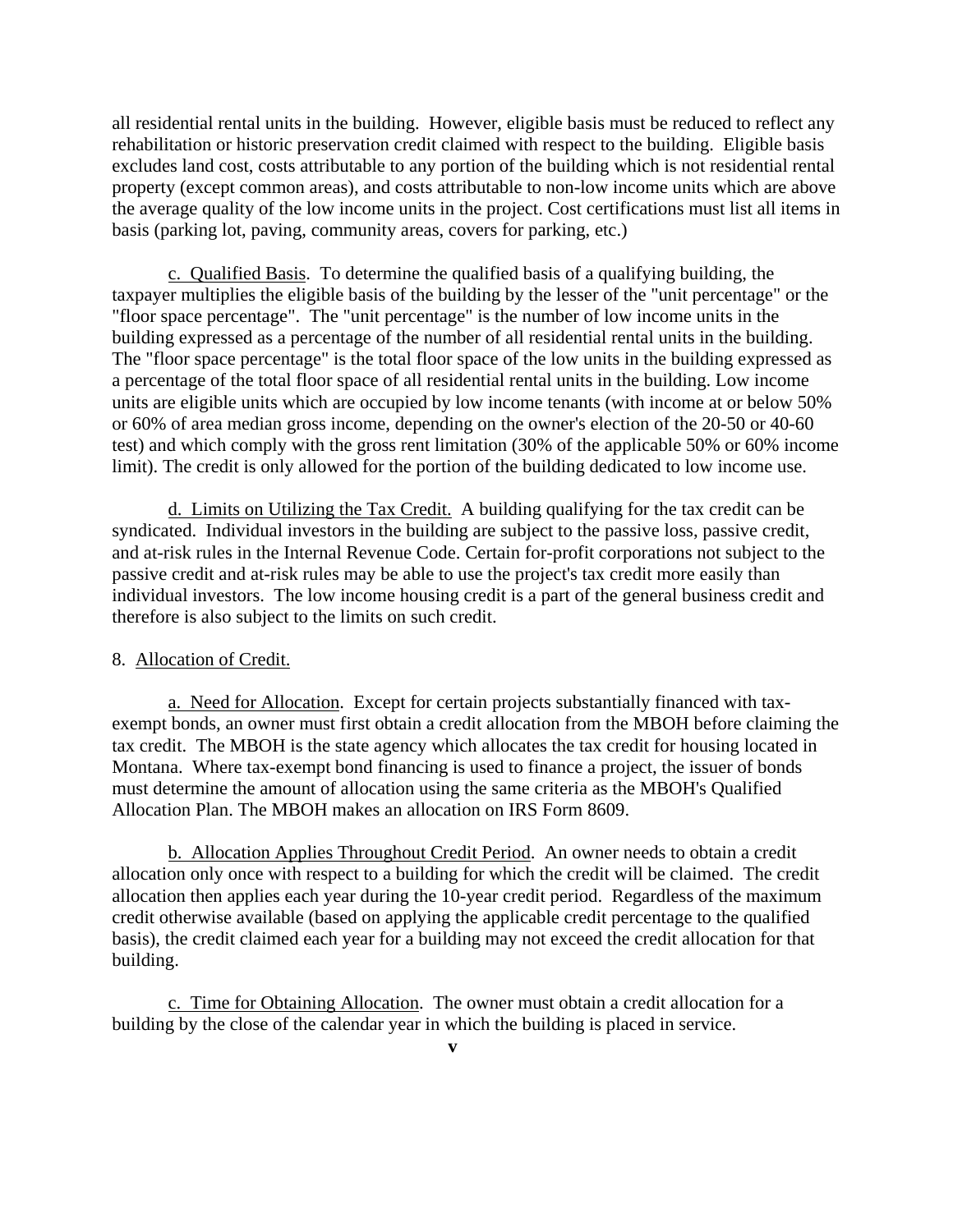### OR

d. Carryover Provision. A carryover of tax credit allocation for a period of two (2) years may be permitted if the owner/developer can certify that more than ten percent (10%) of the project's costs have been expended prior to the end of the calendar year in which the allocation is made and the taxpayer has title to the property.

e. Ten Percent for Non-profits. Ten percent of each state's credit allocation must be set aside for buildings which are part of projects involving "qualified nonprofit organizations". To qualify as such, an organization must be exempt from federal income tax under Section  $501(c)(3)$ or (4) of the Internal Revenue Code and must have as one of its exempt purposes, the fostering of low income housing, must own an interest in the project, and must materially participate in the development and operation of the project throughout the compliance period. Such nonprofit organizations may not be affiliated with or controlled by a for-profit organization.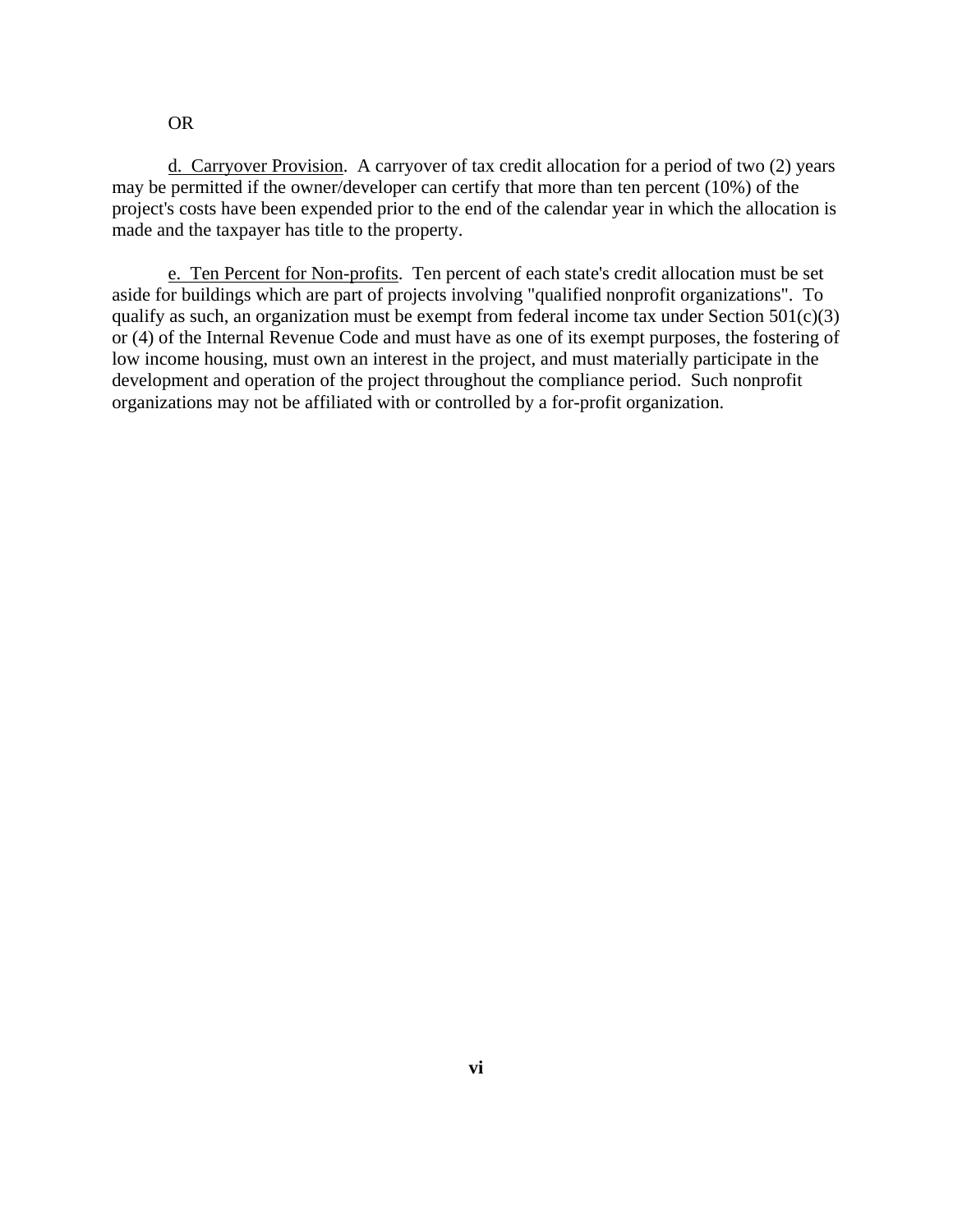### **ADMINISTRATIVE PROCESS, ELIGIBLE COMPETITIONS, AND FEE SCHEDULE**

1. Administrative Process.

a. Read this packet of material.

 b. Determine the degree that your building(s) and development correspond to the MBOH's Development Selection Criteria, contained in the enclosed Allocation Plan.

 c. Consult your tax attorney or accountant concerning: (a) each building's eligibility for the tax credit; (b) the amount of the credit, if any, for which your building(s) may be eligible; and (c) your and/or your investor's ability to use the tax credit.

 **d. Applicants intending to apply in January or May for tax credits must submit,** *in writing***, a notification of the intent to apply for tax credits at least 30 days prior to the application date deadline. A pre-application letter of notification must include the number of units, the AMI mix, location of the development, estimated annual credit amount and proposed date of formal application.** 

e. Send the application for Reservation of Low Income Housing Tax Credit, and the applicable fee (based on the fee schedule below) to the MBOH. A separate application is required for each project. A single application should be made for all buildings within a single project.

 f. Applications received by the submission deadline of the application cycle will first be reviewed for completeness and soundness of the development. Applications must have evidence of site control, documentation of proper zoning, and a sketch plan of the site. The application must include a preliminary financing letter from a lender indicating the proposed terms and conditions of the loan. The financing letter must be a formal expression of interest in financing the project, sufficient to support the terms and conditions represented in the application. Applications must also demonstrate that they are financially sound. This would include reasonable financing terms, costs, expenses, and sufficient cash flow to support the operations of the project. This includes documentation (market study) that a market exists to support the project and that the project meets the needs of the community. A market study that does not provide a synopsis with reference to page location specifically identifying items listed at page 4 of the QAP guidance may be considered insufficient and returned without consideration. Incomplete applications will be returned for potential submission in the next round. The remaining applications will be reviewed and ranked according to the allocation plan, and its selection criteria. Applications not meeting the minimum criteria will be denied. Eligible developments selected and prioritized are evaluated for the amount of credit allocation needed for feasibility and long-term viability.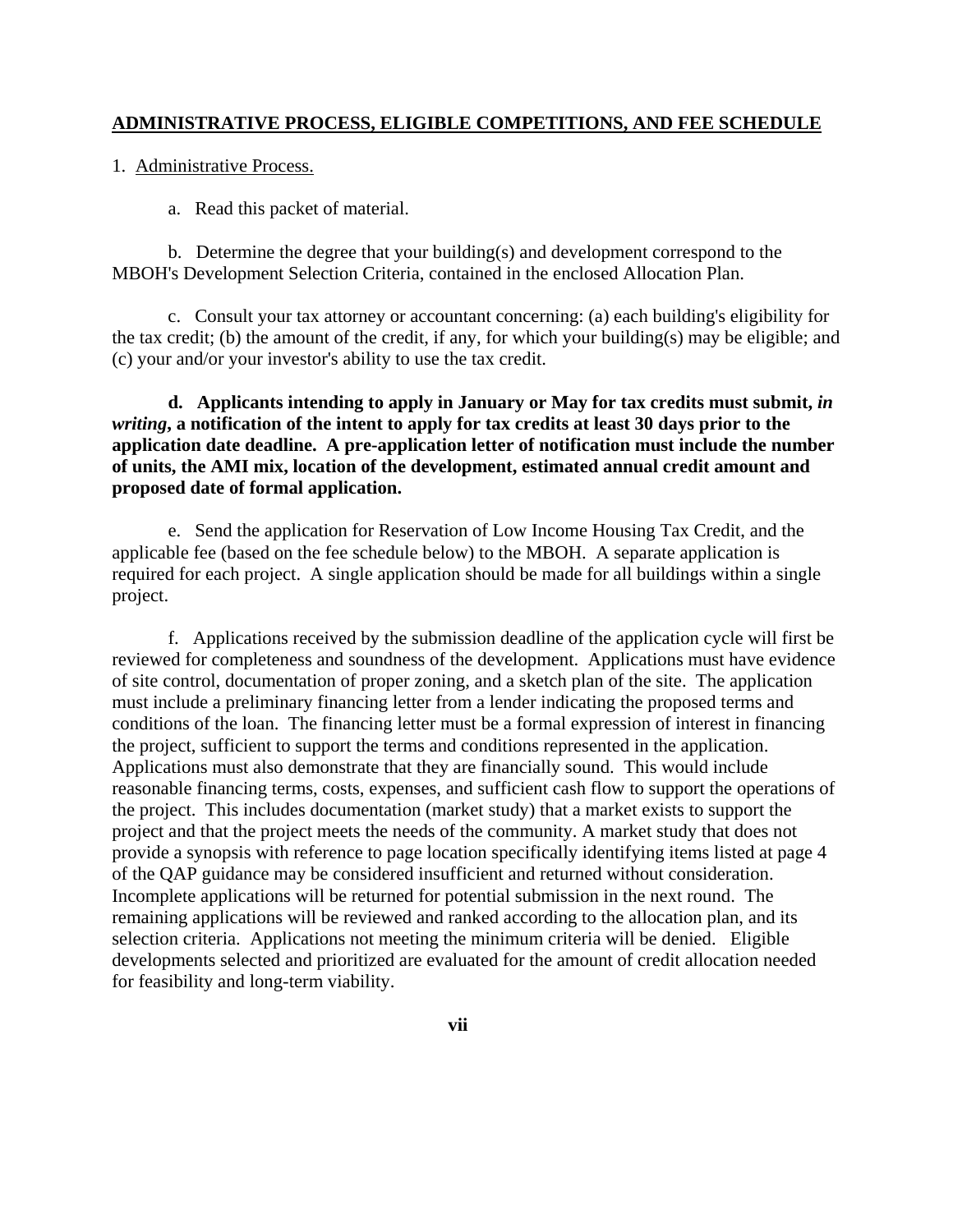**g. A representative, the developer, owner, or both, of a tax credit application is encouraged to attend the Board meeting preceding the month that tax credits are to be awarded. The representative will have the opportunity to present the proposed project, its need, community support, financing, targeted tenant population, selection for location, and any other pertinent information that might enhance the Board's appreciation for the project. Architect drawings and PowerPoint presentations showing land location are encouraged. In addition, this representative may present handouts with additional justification to the Board if it presents information supporting the application. Items affecting scoring will not be accepted. Limit comments to ten minutes. The developer or owner is encouraged to attend the Board meeting when the scored packets are presented to the Board. This will allow the Board to discuss concerns or questions pertaining to the property with that representative. The representative will be granted not more than five minutes to address the Board, explaining benefit and need for the project.** 

h**.** The Board determines whether to make a tax credit reservation for your development. Once the Board approves an application for future reservation of tax credits, the applicant has 90 days in which to provide evidence the project is progressing (i.e., purchase of land, conditional financing commitment). If the applicant cannot show significant evidence toward meeting the reservation requirements (detailed in #6), the Board may withdraw conditional approval of the application.

 i**.** If the Board approves your application for a reservation of credit, it will request the following from the partnership, prior to entering into a Reservation Agreement.

- Demonstrated financial ability to proceed (conditional financing commitment)
- Completed purchase of site
- Final zoning approval
- Multi-year revenue and expense pro forma schedule
- Certain other updated application material

Upon receipt of the above, the MBOH will mail a Reservation Agreement to the partnership. The partnership should review, sign, and return this Agreement with the balance of the reservation fee (based on the fee schedule below). Upon receipt, the MBOH will sign the Agreement, and return a copy to the partnership.

 j. Once the partnership enters into a Reservation Agreement with the MBOH, the partnership must then meet the conditions described in the Reservation Agreement, and provide the required documentation before they receive an allocation of tax credit**s**. Once an allocation, or carry forward allocation is made, the MBOH will send the partnership a certificate of allocation.

 k. If a Carryover Allocation of tax credits is requested, prior to issuance of the Carryover, the MBOH will require a firm commitment from a lender outlining the terms and conditions of financing, or a letter evidencing acceptance of an approved loan by the lender.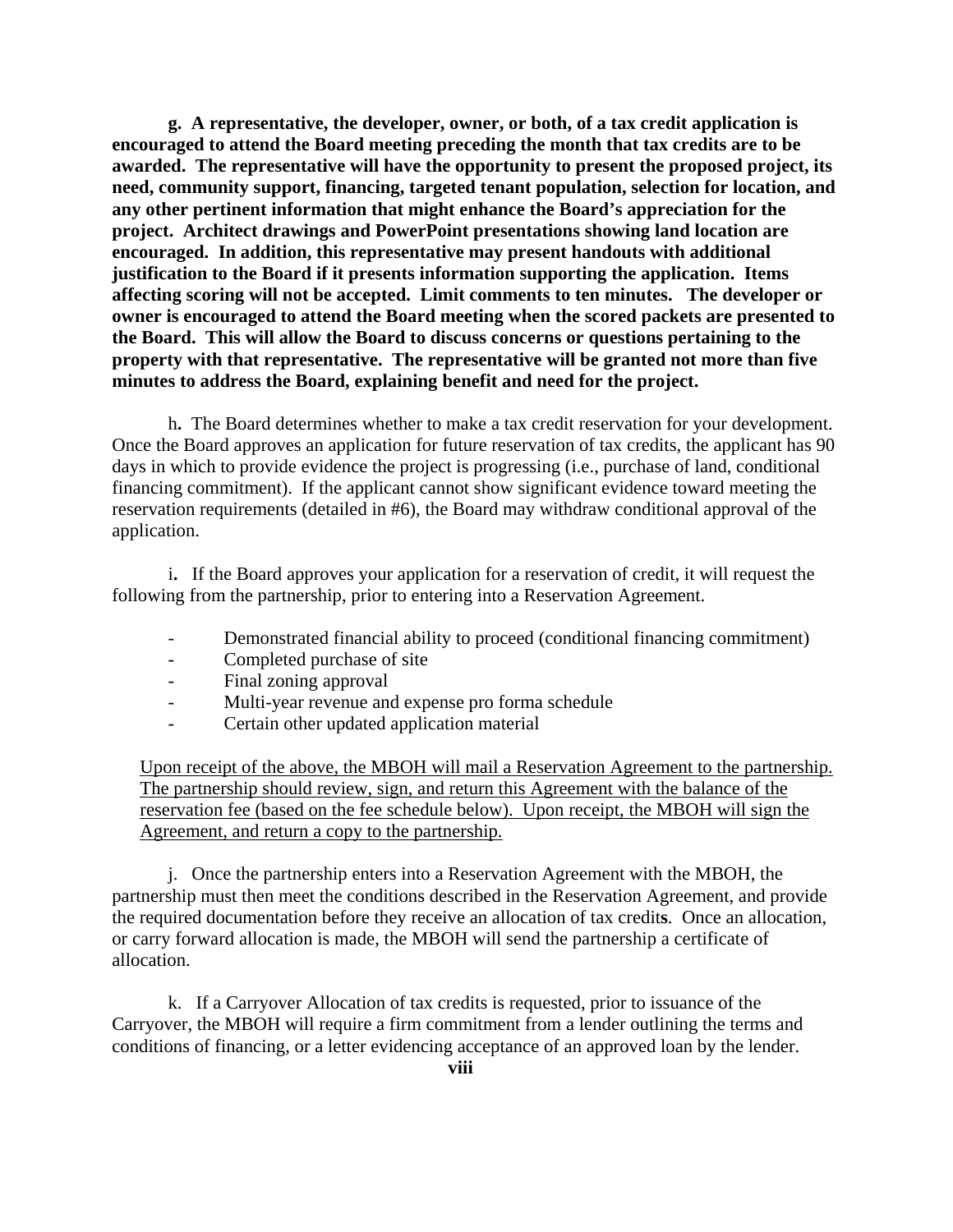2. Eligible Competitions.

a. Applications must be to the MBOH's office by 5:00 pm Mountain Time on the application submission date.

| Submission              | <b>Application Presented to Board</b> |
|-------------------------|---------------------------------------|
| <b>January 20, 2006</b> | March or April Board Meeting          |
| May 5, 2006             | June or July Board Meeting            |

b. Applications must be complete when submitted to the MBOH. Minor corrections to applications may be allowed. Applications requiring substantial revision or which are substantially incomplete will be deferred to the next application round. Developments need to meet the 10% carry forward requirements, including an accountant's cost certification, filed restricted covenants and other documents, by the second Friday of November of the year of the allocation.

### 3. Fee Schedule (Subject To Change).

a. The total reservation fee, including the application fee, equals 4.5% of the amount of the credit actually reserved. The application fee equals 1.5% of the amount of credit reservation requested in your application, payable with your application. The MBOH will not consider applications submitted without an application fee.

 b. The balance of the total reservation fee (less the application fee) is due at the time the partnership enters a Reservation Agreement with the MBOH. Once the partnership enters a Reservation Agreement and pays the total reservation fee, the fee is non-refundable. If the partnership fails to meet the conditions described in the Reservation Agreement, and therefore, does not receive a credit allocation, the reservation fee will be forfeited to the MBOH.

 c. Developments will incur a reasonable compliance monitoring fee, to offset the costs MBOH compliance monitoring. The compliance monitoring fee of \$25.00 per low income unit (and will continue to be subject to change), is payable at the time of the Owner's Submission of the Owner's Certificate of Continuing Program Compliance.

#### 4. Information Request And Release Policy.

a. General Program Information. All general program information will be provided as requested either by mail, fax or the web. General information may include but is not limited to program terms and guidelines, income and mortgage limits, funds availability, project lists etc.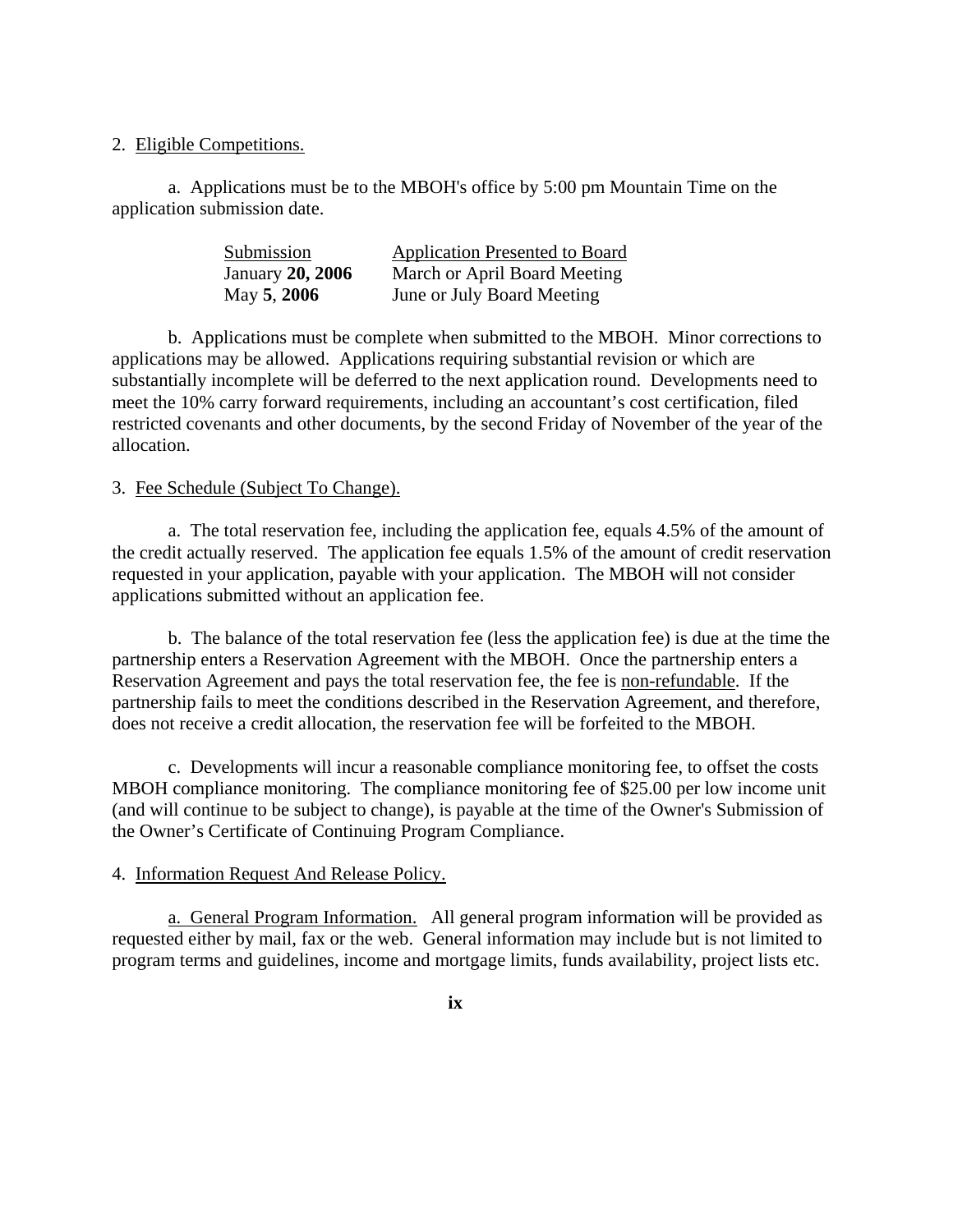b. Request Procedure.If requesting information from an application and/or compliance file, a written request must be submitted and must include the following:

#### **- File(s) that are being requested.**

- Specific information or documents being requested for each file.
- The reason the information is being requested.

Depending upon the size of each request the Board may provide copies of the documents being requested as a courtesy. However the Board reserves the right to require the party making the request to have the copying done themselves at the Board's office and pay for the expense of making the copies.

#### c. Policy on Confidentiality and Disclosure of Information.

1. Information submitted to the Board is subject to the public's right to know guaranteed by the Montana Constitution except where the demands of individual privacy clearly exceeds the merits of public disclosure.

2. Information contained in an application or compliance file is subject to disclosure as described in the Board's administrative rule, ARM 8.111.203, which follows:

#### 8.111.203 CONFIDENTIALITY AND DISCLOSURE OF INFORMATION

(1) Information submitted to the board by private parties is generally open to public review and disclosure. Therefore, applications, financial information and other information submitted to the board under any of its programs are subject to inspection and copying by interested members of the public except as provided in this rule. Some information may be protected from public disclosure. Information that is constitutionally protected from disclosure is information in which there is an individual privacy interest that clearly exceeds the merits of public disclosure. (2) If a person or entity submitting information to the board considers any of that information confidential and wishes the information documents to be withheld from public disclosure, the submitting party must identify which part of the information is considered confidential upon their submission and the basis upon which the party believes the information should be withheld from public disclosure.

(3) The type of information which may be withheld from the public disclosure is very limited. If individual documents are not specified and a basis not identified, the board will deem all the information submitted to the board as subject to public disclosure. A submitting party should consult with legal counsel to determine what information may be protected and for what reason. A statement that all information submitted by a submitting party is confidential will be considered ineffective.

(4) The board will take reasonable steps to protect information designated as confidential from public disclosure and for which a reasonable basis is stated for the confidentiality. If information has been designated as confidential and a basis for confidentiality stated, upon receiving a request to review any such information board staff will notify the submitting party of the request in writing by United States mail at an address provided by the submitting party. The notice will identify the party making the request, and the stated purpose for the request.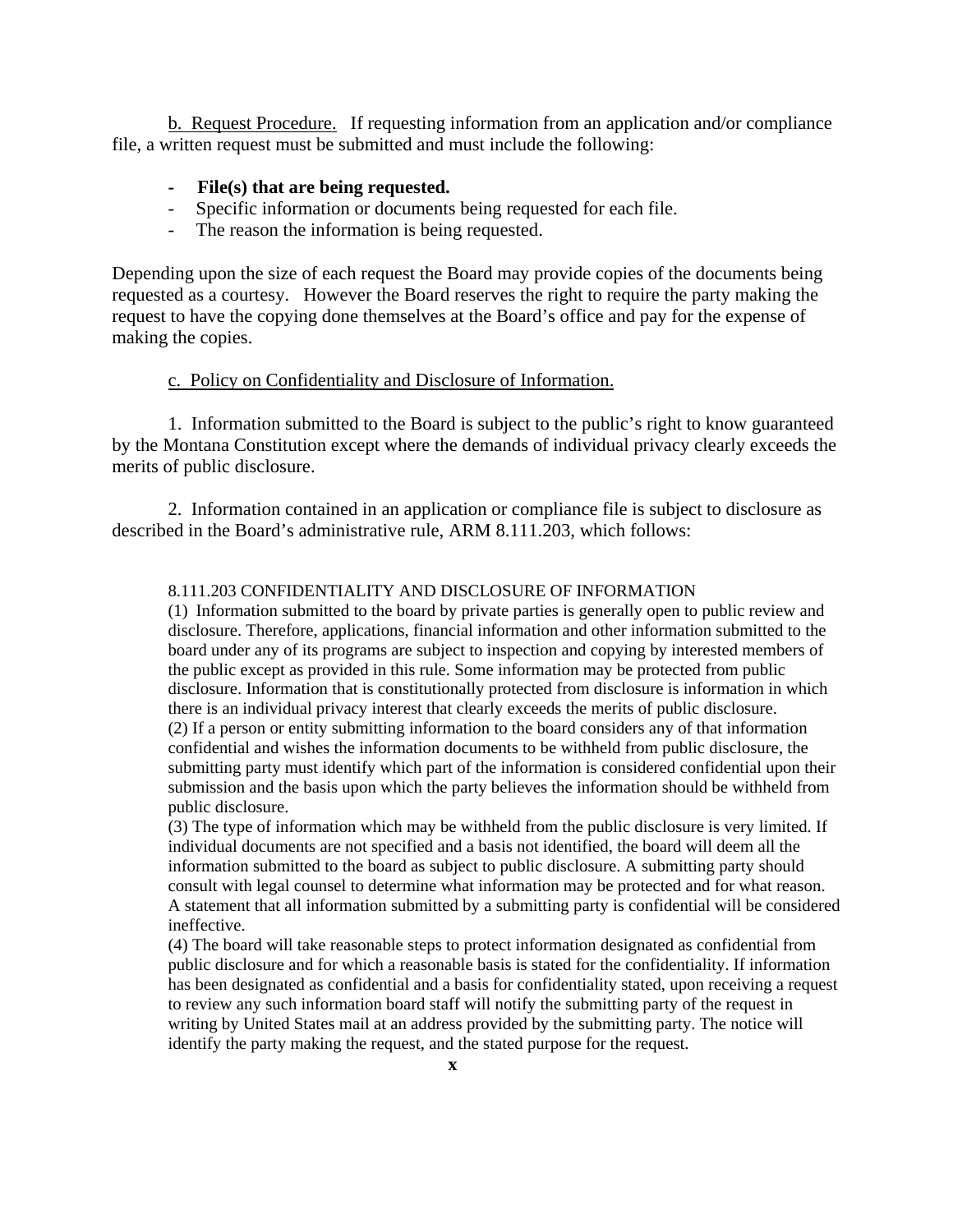(5) It is the responsibility of the submitting party upon receipt of the notice to take such action as is necessary to protect the information from disclosure, including obtaining a court order protecting the documents from disclosure if necessary. If the board does not receive an order from a court of competent jurisdiction ordering the board to maintain confidentiality of the requested information or the board is not notified of other arrangements made between the requesting and submitting parties within 10 days from the date of the notice of the request, the information will be disclosed to the requesting party. The board will not assert the right of confidentiality for a submitting party in a court of law.

(6) Any information not designated as confidential with a specified basis for confidentiality will be subject to public disclosure without notification to the submitting party.

(7) Tenant certifications, income information and information in individual loan files are confidential and will not be disclosed to the public.

(8) If a requesting party wants copies of information maintained by the board, and depending on the number of copies to be made, the board may require the requesting party to provide for their own copying, either by making the copies with a copier and paper provided by the requesting party or by paying the expense of a copy service to make the copies.

Information in compliance files and application information submitted to the Board prior to the effective date of the rule (June 8, 2001) will not be disclosed until the person who submitted the information is given notice of the request and the opportunity obtain an order protecting the information from disclosure as provided in ARM 8.111.203

#### d. Compliance File Policy.

1. If information or documents are being requested, said project owner will be notified of the request by telephone and facsimile, the project owner will be told the identity of the party making the request, and the stated purpose for the request. It is the project owner's duty to obtain a court order protecting their documents from release. If the Board does not receive a court order within 7 working days from the day the request is received by the Board, the documents will be released to the person requesting them.

 2. Tenant Certifications and Income Information will be considered confidential and will not be released.

 e. Individual Loan Files. Personal financial information will be considered confidential and will not be released.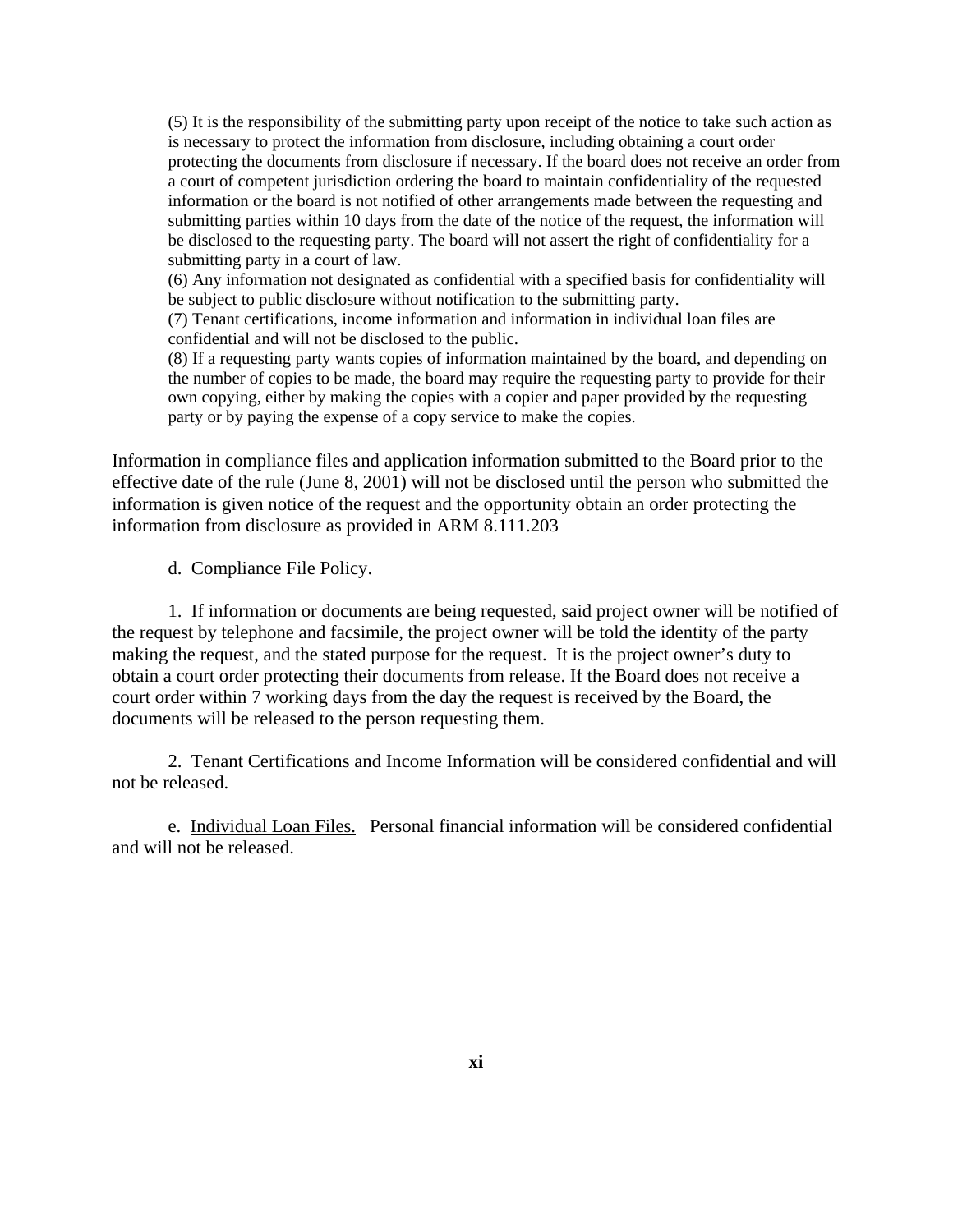# **QUALIFIED ALLOCATION PLAN FOR THE LOW INCOME HOUSING TAX CREDIT 2006**

### 1. Introduction.

a. Congress established the Low Income Tax Credit program with the Tax Reform Act of 1986. The Montana Board of Housing (MBOH) implemented and began administering its Low Income Housing Tax Credit program in 1987 in the State of Montana. Since then, it has assisted in providing for the retention, rehabilitation, and construction of rental housing for low income individuals and families for over 4,144 units throughout Montana.

b. The Omnibus Budget Reconciliation Act of 1989 required the appropriate administering agencies (in this case, the MBOH) to develop a Qualified Allocation Plan (QAP) defining the process to distribute Low Income Housing Tax Credits to low income rental housing developments in Montana. The Omnibus Budget Reconciliation Act of 1993 provided a permanent extension for the Low Income Housing Tax Credit.

c. This allocation plan is intended to ensure the selection of those developments which address the most pressing housing needs of the state in accordance with the guidelines and requirements established by the federal government.

d. The final Qualified Allocation Plan for administration and distribution of the Low Income Housing Tax Credit was reviewed by the MBOH Board on **July 18, 2005**, was distributed for public comment and subjected to public hearing on **August 3, 2005** in **Helena**, **MT**, then approved by the MBOH Board on **August 25, 2005**. The Governor of Montana, Brian Schweitzer, approved the final plan on **September 19, 2005**.

e. For **2006** the MBOH makes available its authorized volume cap of at least **\$2,125,000** (may increase for inflation) of credit authority. The MBOH evaluates, decides, and allocates credits to the selected developments. Federal legislation requires that the administering agency allocate only the amount of credit it determines necessary to the financial feasibility of the development.

### 2. Administrative Requirements.

 a. Any public relations actions that require notification to the public involving MBOH funds must specifically state that funding is from MBOH. This will also be stated and included in advertisements, public notices, and on signs at construction sites.

b. The Board, or its staff, may query any concerns related to tax credit application, the management, construction, or operation. Questionable or illegal housing practices or management, insufficient or inadequate response by the applicant, general partners, or management company as a whole or in part may be grounds for non-consideration.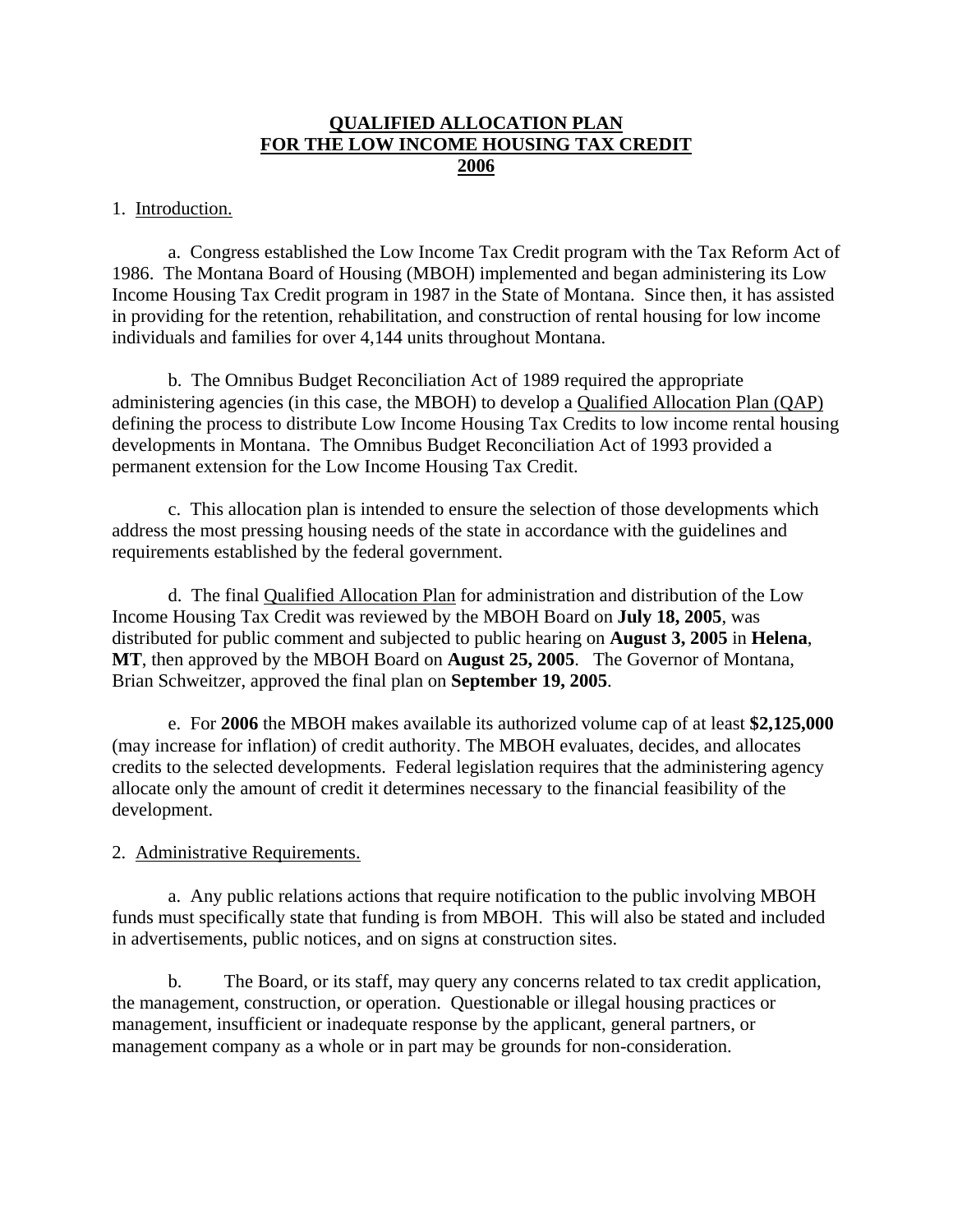c. Applicants having a first-time project in Montana will not receive an approval of a second Tax Credit project until the first project has been placed in service and successfully managed for at least one full year.

 d. Due to the increasing need for maintaining low income rental housing in Montana, the MBOH has established rehabilitation of existing housing stock, acquisition rehabilitation, new multifamily rental units, and eventual home ownership as its priority for consideration.

 e. General Partners must notify the MBOH of any desired changes to be made during application/construction/rent-up by first requesting authorization to change accompanied by the proposed change(s) and justification.

 f. Rehabilitation Tax Credit applications must include a detailed list of rehabilitation activities to be accomplished in each unit. Once rehabilitation is completed, the applicant must provide an itemized status for each unit. Work not completed as identified, or changed without prior approval may result in the loss or reduction of tax credits.

g. Deadline for submission of required 10% information falls on the  $2<sup>nd</sup>$  Friday of November of the year of the allocation. Deadline for submission of required information for 8609s is six months after the placed-in-service document is issued to the project for each building. The Board may extend the deadline when other governmental processes beyond the owner's control impede the process.

h. Approved developments that miss deadlines for issuance of 10% letters or for issuance of Low-Income Housing Credit Allocation Certificates, Form 8609, must pay a \$1,000 penalty. The Board may waive this penalty when other governmental processes beyond the owner's control impede the process.

i. Subsequent changes submitted to application criteria requiring Board action may incur a levy of additional fees. Changes to tax credit sites, construction of building(s), architectural, engineering, or any on-site review by staff or any member of the MBOH will incur additional charges in addition to the annual compliance fees. This action is not to discourage participation between the applicant and the MBOH, but rather to fund un-programmed travel and expenses for review. Fees will be determined based upon the cost of travel.

**j. Eventual Home Ownership. The opportunity for Eventual Home Ownership allows for projects to, with sufficient justification, make units available after 15 years of successful performance as an affordable rental property to be purchased by the current tenants. In the application, the consultant, in conjunction with the developer/owner, provides several supplemental requirements to make this portion of LIHTC's viable. The application must address how the owner actuates transferring ownership to a qualified homebuyer at the end of the 15-year compliance period. Secondly, the application must identify the price at the time of the title transfer or a reasonable process to set the price. The third element for obtaining points for this area includes documentation in the plan for the potential owner to complete a homebuyers counseling program. At the time of sale, the**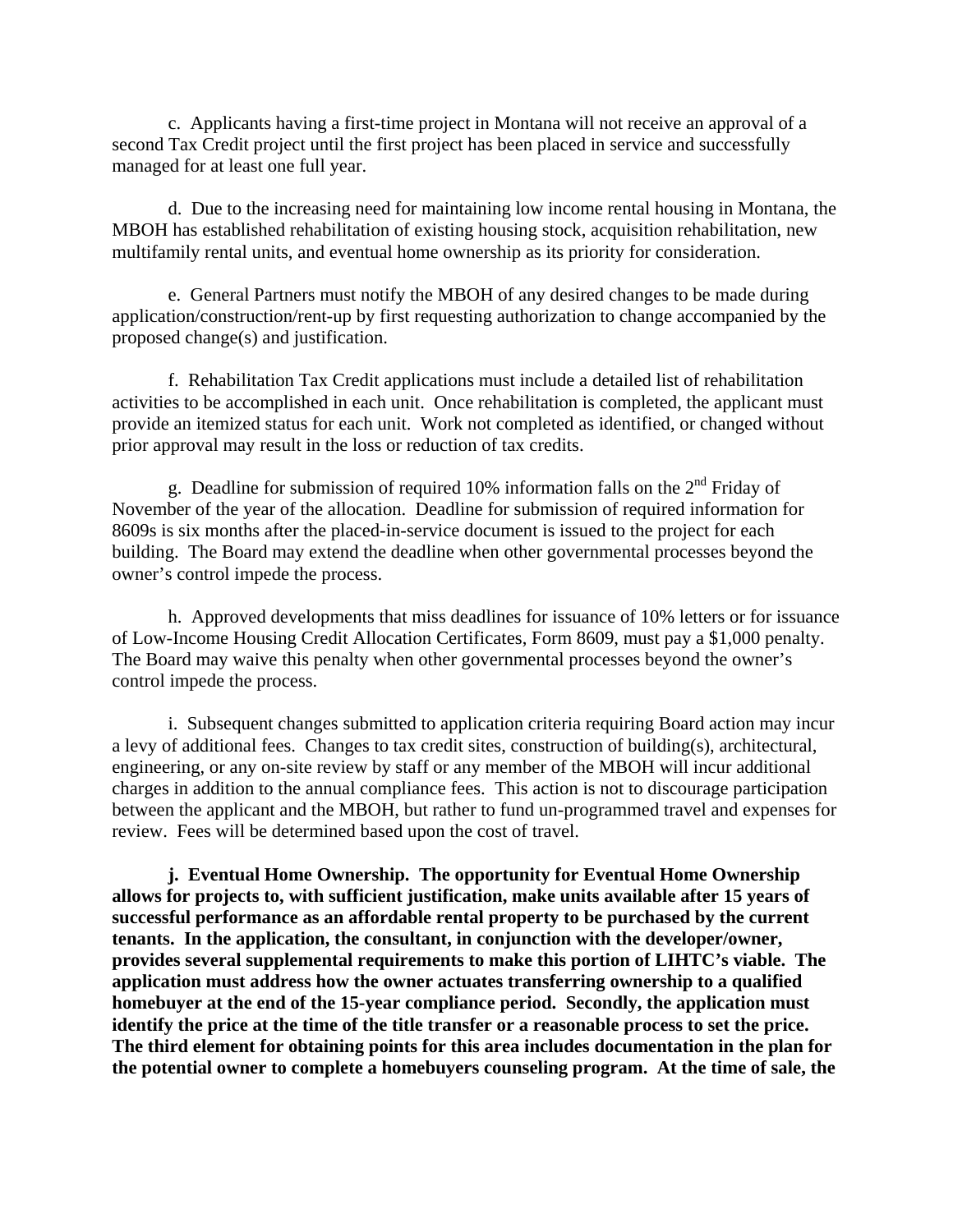**LIHTC owner must provide a copy of the title transfer together with a certificate verifying that the new homeowner completed a homebuyers program within five years prior to the transfer of title. Enforceable covenants must maintain the home as affordable and will not be sold or re-sold to a realtor, financial institution, to a family with an income over 80% AMI, or more than 80% of FHA appraised value. Families who exceed income of 80% of AMI at the time of the sale must have qualified at the appropriate AMI recorded for the project in the restrictive covenants evidenced by the Tenant Income Certification at the initial rent-up for the family. Units not sold under the Eventual Home Ownership Program must remain in compliance with Section 42 until such time as it is sold to a qualified buyer.** 

### 3. Application Process.

a. The MBOH allocates tax credits on IRS Form 8609 when a qualified building is placed in service (available for occupancy). In order to facilitate planning by owners and developers of potential tax credit developments, MBOH provides credits through a two-step process (reservation and allocation).

b. Applicants may apply for reservation of tax credits for a particular development during the following Eligible Competition periods. 4. Eligible Competitions.

a. Applications must be to the MBOH's office by 5:00 pm Mountain Time on the application submission date.

| Submission              | <b>Application Presented to Board</b> |
|-------------------------|---------------------------------------|
| <b>January 20, 2006</b> | March or April Board Meeting          |
| May 5, 2006             | June or July Board Meeting            |

b. Submit complete applications to the MBOH. MBOH may allow minor corrections to applications, but will return applications requiring substantial revision or those that are substantially incomplete.

c. Between the submission deadline and the Board meeting, as required by federal law, MBOH notifies the chief executive officer of the local jurisdiction of each proposed development to solicit comments on the development. The MBOH notifies community housing providers, low income housing advocates, and local community legislatures, soliciting comments on the proposed development.

d. If all of the authorized credits are reserved after a particular cycle, MBOH may place additional applications on a prioritized waiting list, based on Development Selection Criteria ranking, for review in the event credits become available at a later date.

e. MBOH reviews applications received by the submission date for completeness and soundness of the development. Tax credit recipients must demonstrate effective compliance as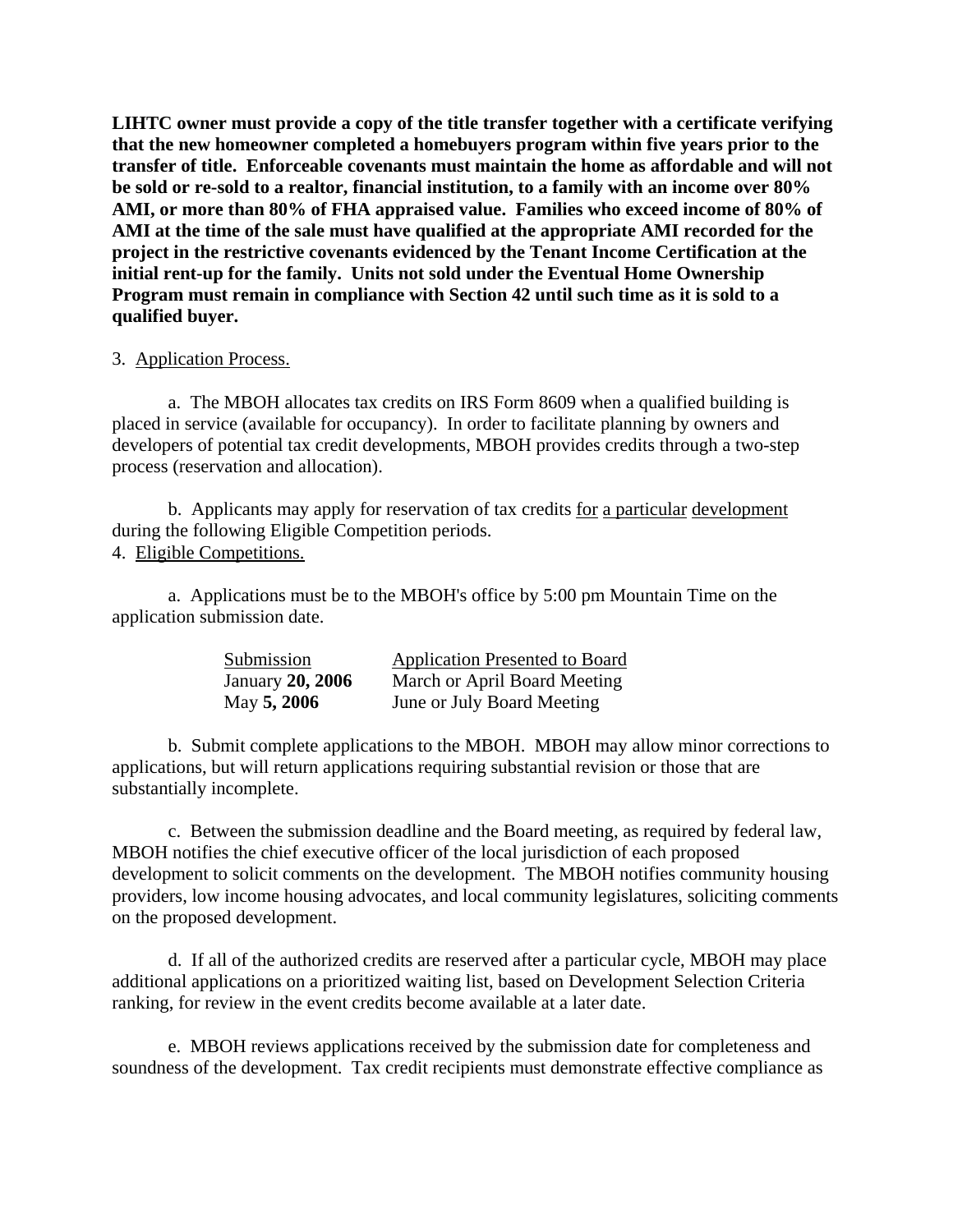prescribed by the projects restrictive covenants during the initial rent-up. This must be considered prior to consideration for subsequent tax credit projects. The staff reviews applications that have another tax credit project currently being completed to determine if the applicant has sufficient resources to complete two or more projects at one time. In this review, criterion that may be used but is not limited to, the percentage of completeness of current project(s) and/or past project work performance. If staff or the Board determines that a new project does not seem to be viable or reasonable, together with an existing project, the new application may be turned down without scoring.

f. Applicants with current project(s) that have outstanding substantial IRS Form 8823's may be turned down without the application being scored.

g. Applicants must provide evidence of site ownership (or a valid option on the property), documentation of proper zoning, and a sketch plan of the site. Include architect site drawings and floor plans for the project.

 h. A preliminary financing letter from a lender indicating the proposed terms and conditions of the loan must be included. The financing letter must formally express interest in financing the project in sufficiency to support the terms and conditions represented in the project financing section of the application. Applications must demonstrate financial soundness. This would include reasonable financing terms, costs, expenses, and sufficient cash flow to support the operations of the project. The application must include:

- Project/unit amenities
- Profit or non-profit status
- Total years of commitment to project
- Selection of target audience (20-50)(40-60)
- If targeted for ownership, number of years
- Letters of community support
- Proof of ownership or a signed commitment to purchase
- Elderly stipulation of 55 or 62 and over if the project is for elderly.
- The application must include a market study documenting that a market exists to support the project and that the project meets the needs of the community, be verified that analysis was conducted at "arms length", and be signed and notarized with date.
- i. The market study must clearly identify the following on a summary sheet:
	- Average (comparable) market unit rents in immediate area
	- 0 Bedroom \$
	- 1 Bedroom \$\_\_\_\_\_\_\_
	- 2 Bedroom \$\_\_\_\_\_\_\_
	- 3 Bedroom \$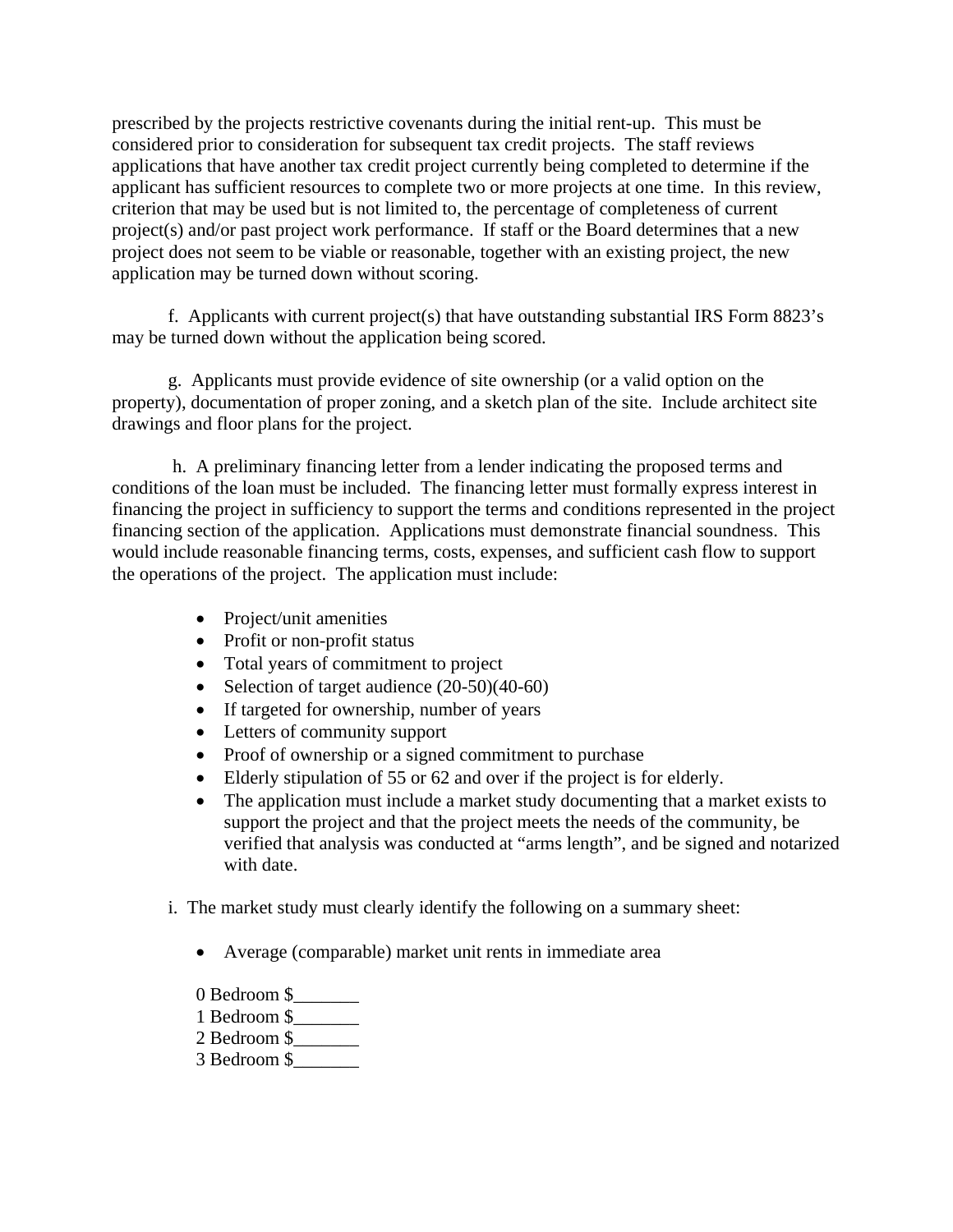4 Bedroom \$ \_\_\_\_\_\_\_ Reference page \_\_\_\_\_\_

- Vacancy Rate **\_\_\_\_\_\_**% Reference page \_\_\_\_\_\_
- Capture Rate **\_\_\_\_\_\_**% Reference page \_\_\_\_\_\_ (projected income eligible tenants who will move in next year / proposed units)
- Units needed in market area **\_\_\_\_\_\_\_** Reference page \_\_\_\_\_\_
- Absorption Rate  $\%$  Reference page
- (proposed units / existing LIH, market area units required)
- Penetration Rate \_\_\_\_\_ % Reference page \_\_\_\_\_\_

(existing LIH units/total eligible households)

• Number of LI households that can afford rent of proposed project \_\_\_\_\_\_ Reference page \_\_\_\_\_\_\_\_

j. If a project proposes a property tax exemption, documentation of intent to conduct a public hearing must be submitted with the application. Without documentation of intent, the project will be underwritten as if no exemption was received. Documentation of public hearing(s) must be submitted prior to the time the 10% documents are issued.

k. Tax Credit Applicants will place an advertisement in the local newspaper of their intent to apply, and by doing so, encourage public comment to be submitted to the Montana Board of Housing. Such notice will include Name of Project, Number of Units, Location of Project, For-profit or Non-profit status, and, if applicable, Intent to Request Tax-exempt Status for the project. The notice will be placed as a box advertisement in the newspaper within 30 days prior to or not more than 5 working days after the due-date of the application and will allow for not less than 30 days for response. The ad will be published twice within a seven-day period. A copy of the notice, annotated with dates published, will be placed in the application.

#### Example of Public Notice

(Name of Developer, address, telephone number), a (for-profit/non-profit) organization, hereby notifies all interested persons of (city, town, community name) that we are planning to develop, (Name of project) an affordable multi-family rental housing complex on the site at (street location). This complex will consist of (number) (one bedroom, two bedroom, three bedroom) units for (elderly persons/families). This project (will/will not) be exempt from property taxes.

An application (will be/has been) submitted to the Montana Board of Housing for federal tax credits financing.

You are encouraged to submit comments regarding the need for affordable multi-family rental housing in your area to the Montana Board of Housing, PO Box 200528, Helena, MT 59620-0528 or FAX (406) 841-2841. Comments will be accepted through February 28 (for the first round), and May 30 (for the second round).

l. MBOH will return incomplete or unsound applications. These applications may be resubmitted for consideration during the next round once completed or fully justified. An application submitted by an entity with a poor demonstrated track record of quality experience in completed development or management of low income housing, whether located in Montana or other states, will also be returned. The remaining applications will be reviewed and ranked according to the allocation plan, and its selection criteria. Applications not meeting the minimum criteria will be denied.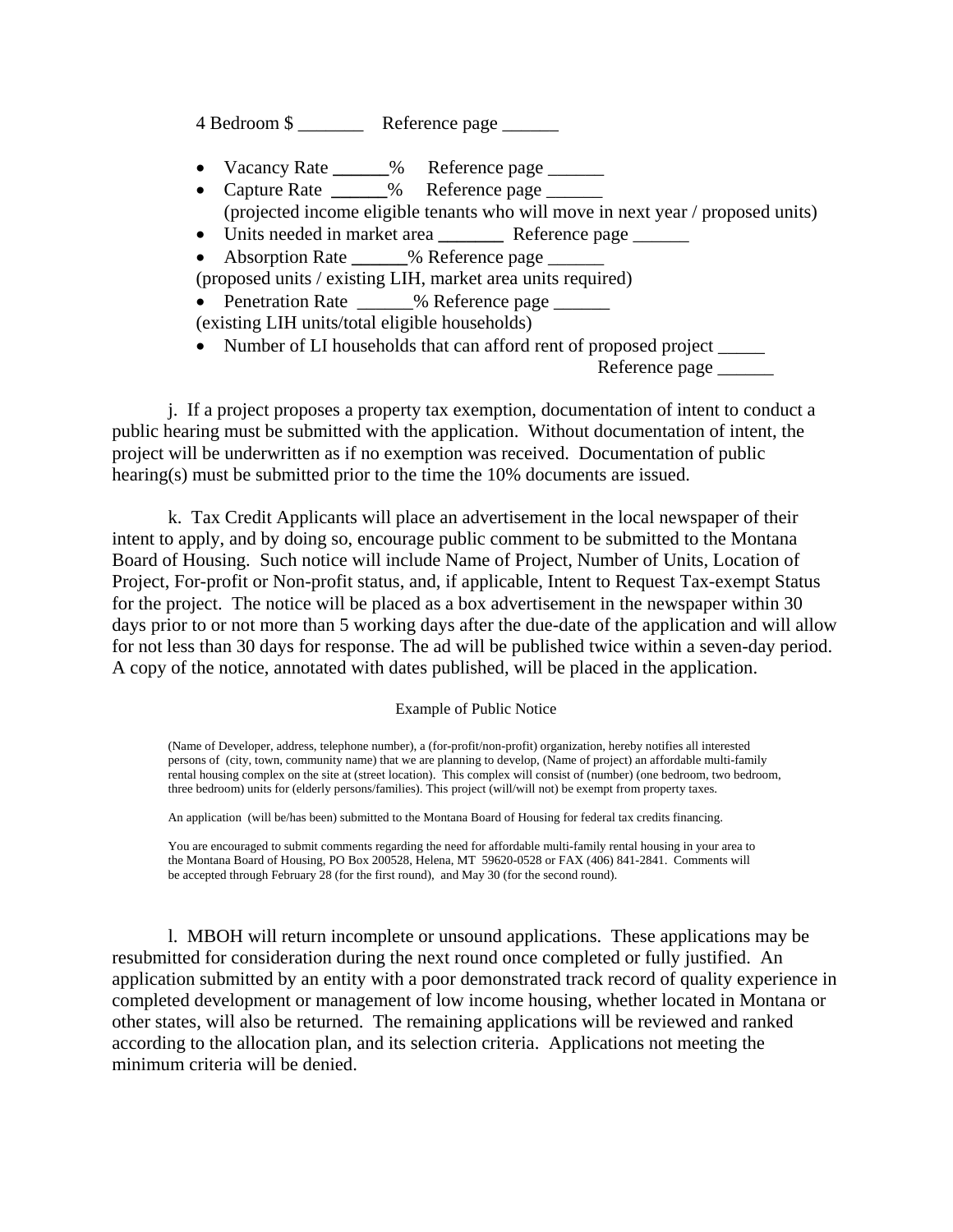m. Application Threshold Criteria – What is considered by the MBOH staff in the application packet to meet the threshold for scoring:

- 1. Completeness
- 2. Application fee
- 3. Received by the deadline date
- 4. Proof of ability to successfully conduct compliance
- 5. Proof of ability or capacity to construct two or more LIHTC projects simultaneously
- 6. Cash flow analysis
- 7. Market **Study**
- 8. Site control through ownership or a legal form of option to purchase

n. As part of its review of applications, the MBOH contacts community officials of the project location to discuss relevant selection criteria information pertaining to the application and the proposed project. The MBOH may also confirm specific information in the application or seek clarification regarding information represented in the application. This will include checking developer team references and all other sources as appropriate (i.e. credit reports and direct contact with the project developer). Failure to respond to written MBOH request by the application within 10 working days may result in reductions in application scoring results.

o. Eligible developments selected and prioritized in the application cycle will be evaluated for the amount of allocation needed for feasibility and long term viability. Three underwriting evaluations will be conducted prior to awarding credit ( a.) at application, b.) when a reservation or binding commitment is made, and c.) prior to issuance of Form 8609). Tax credits will be limited to the amount that the MBOH, in its sole discretion, deems necessary to make the development feasible. However, the evaluation is not a warranty that the owner or developer should undertake the development, or that no risk is involved for the investor.

# 5. Set-Asides.

a. The total amount of tax credit available to Montana for 2005 is \$2,125,000 plus any unused credits, if any, from earlier allocations which may be carried forward.

 b. Ten percent [10%] of the available credit available (\$212,500) is required to be setaside for the entire year, for projects involving qualified non-profit organizations. A qualified non-profit must: a.) be a  $501(c)(3)$  or  $501(c)(4)$  organization which has as an exempt purpose of fostering low income housing; b.) own an interest in the project; and c.) materially participate in the development and operation of the project throughout the compliance period. Such non-profit organizations may not be affiliated with or controlled by a for-profit organization. This is a requirement of federal law.

 c. Twenty percent [20%] of the available credit amount is reserved for developments receiving **\$125,000** or less in credits. If eligible applications are not received to use the set aside within the January 20, 2006 round, the credits will be available for general allocation. If, within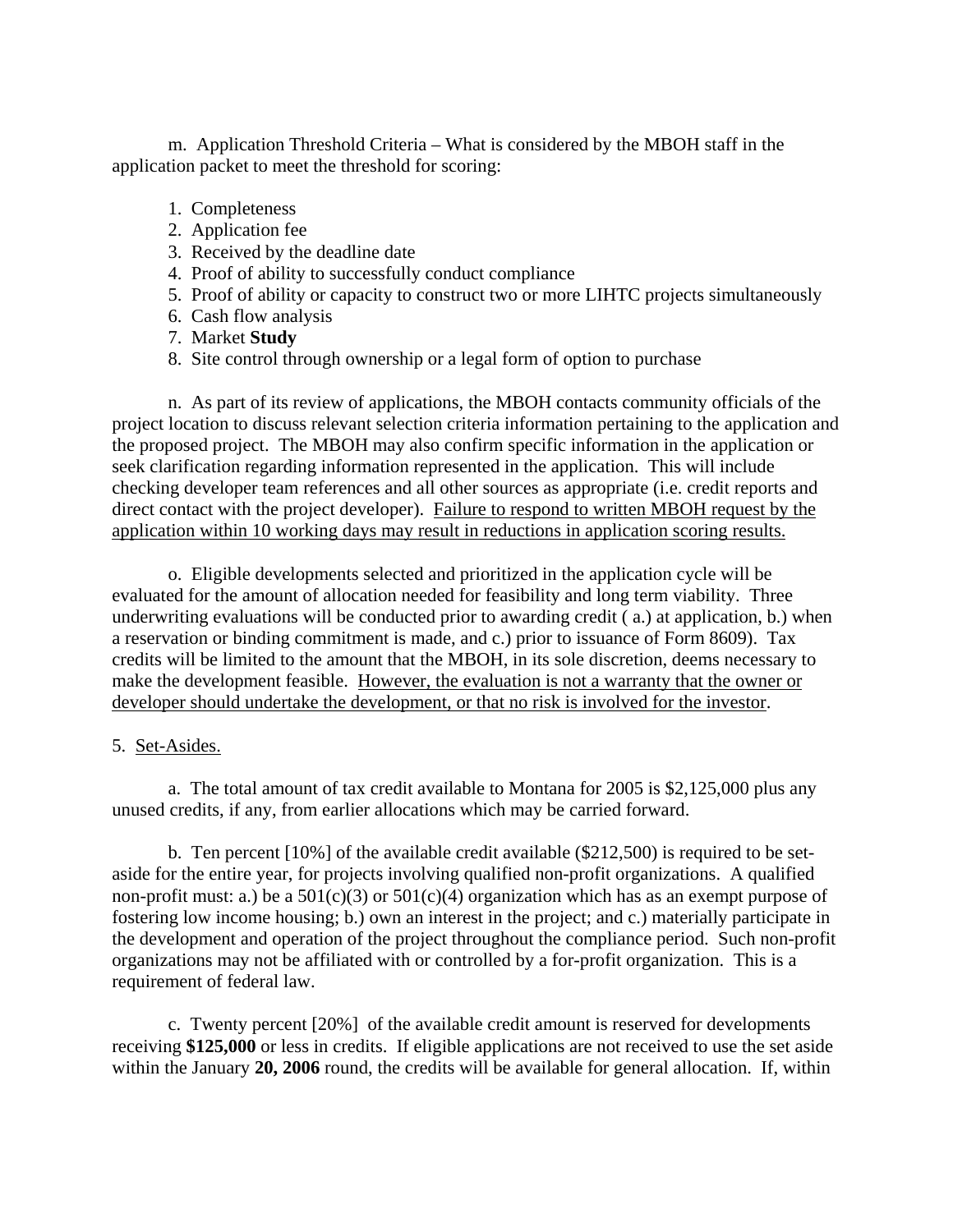the first round, there exist a large project application that was not fully funded with tax credits, but scored well enough to be considered, it may be funded by the board during the first round. This may be accomplished when applications for small projects have been fully funded and the board deems that remaining funds should be applied toward the partially funded large project.

 d. Twenty percent [20%] of the available credit is reserved for developments for the preservation of existing low income housing, acquisition and/or rehabilitation of housing stock to be converted into LIHTC projects, or vacant buildings to be configured into LIHTC units. If, within the first round there are no requests, or this set-aside is not fully utilized, the amount remaining will be applied toward unfunded large projects.

 e. Twenty-five percent [25%] of the total annual credit allowance adjusted upward to reflect current allocation will be the maximum credit allocated to any one development or developer.

 f. MBOH reserves the right to determine in which set aside a project will compete (subject to eligibility thereof), regardless of eligibility for any other set aside outlined above. If a project is submitted that has the appearance of one project but is submitted as more then one in order to utilize the small project set aside, this will not be allowed and the project will be placed in the proper category as determined by Board staff.

 g. A statement will be placed on the Restrictive Covenants, Exhibit A-2 indicating the number of units at the appropriate elected rent levels, e.g., 30%, 40%, 50%, 60%, as determined by the application. Owners will be required to maintain those rent levels through the extended use period of the project.

h. The ranking provides guidance to MBOH in its approval of tax credit applications but does not control. MBOH retains the discretion to approve the applications that it believes best meets the needs of low income people within the State of Montana regardless of the ranking of the applications.

#### 6. Development Selection Criteria.

 a. The MBOH staff reviews all applications received in the application cycle for completeness, soundness, and eligibility based on federal requirements. The MBOH staff provides to the Board only those applications meeting the minimum threshold (as established below). Analysis of applications and points awarded to these applications are both subjective and objective. Subjective scoring will be the result of the feasibility of each project and its justification in sufficient detail to establish ranking within the application pool. Applications are scored against other applications in the same round. Criteria listed below are the minimal required but subject to change should an applicant provide better or more pertinent information. The Board considers the applications according to the Development Selection Criteria and their resultant ranking and subsequently approves or disapproves the tax credit applications.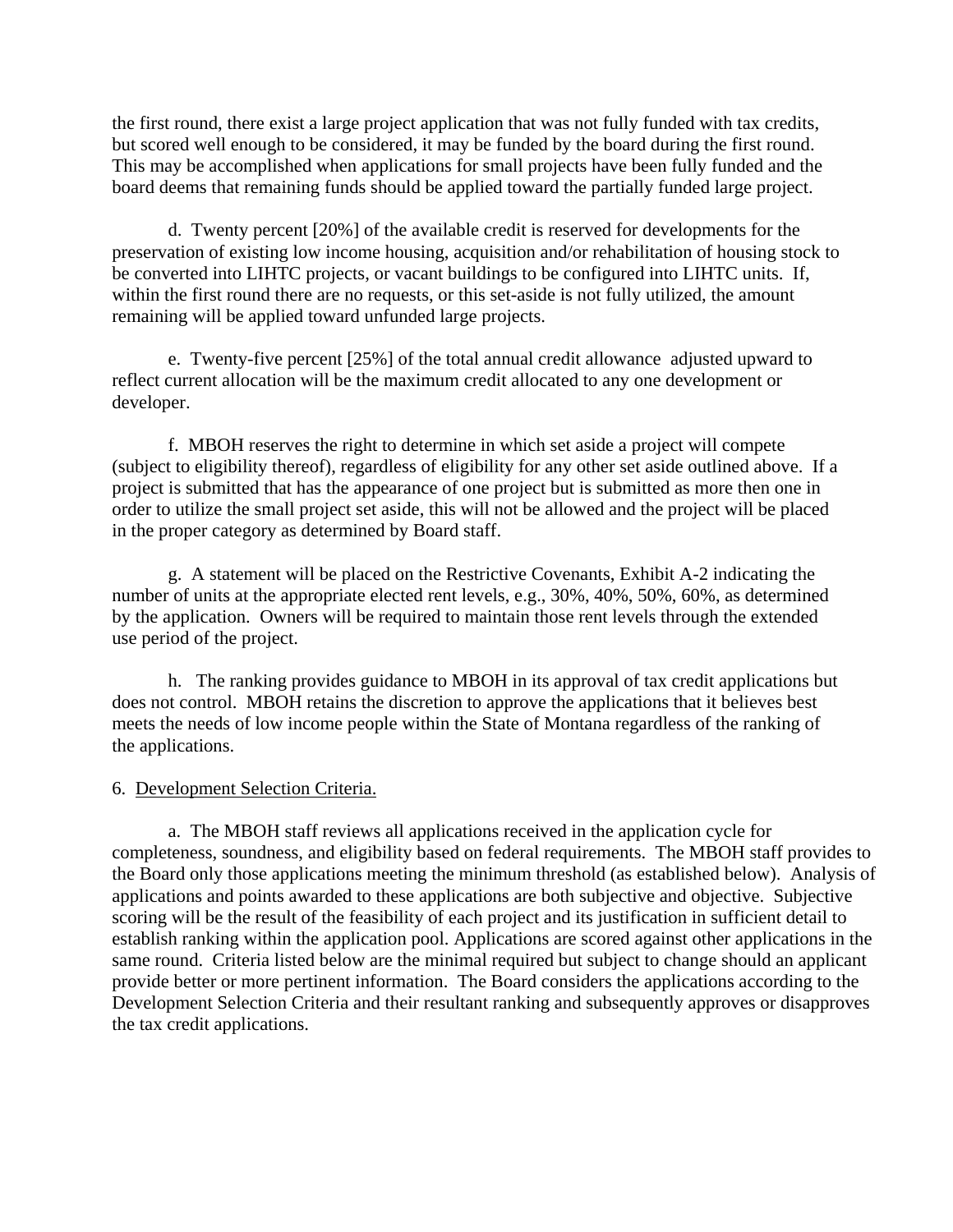b. Each application must include a narrative addressing the fourteen development criteria and how the application meets each criterion, the market study as well as all other documentation requested in the application.

**1. Extended Low Income Use\* (0-10 points):** Federal law requires a 30-year extended use agreement with an option to sell the project at year 15. A development which maintains units for low income occupancy beyond the fifteen year minimum compliance period receives special preference. Developments bound by the terms committed to in the application process through the use of a Land Use Restriction Agreement receive points listed herein for extended beyond the initial compliance period.

| 15 years        | 0 points  | (30 total years)          |
|-----------------|-----------|---------------------------|
| $16 - 20$ years | 4 points  | $(31 - 35 \text{ years})$ |
| $21 - 25$ years | 6 points  | $(36 - 40 \text{ years})$ |
| $26 - 30$ years | 8 points  | $(41 - 45 \text{ years})$ |
| Over 30 years   | 10 points | $(46 \text{ years} +)$    |

**2. Serves Lowest Income Tenants\* (0-22 points):** Federal law requires that to be eligible for tax credits, developments must choose as a threshold, either a minimum occupancy of 20% of total units by tenants at 50% of area median income, or a minimum of 40% of total units affordable at 60% of area median income. A proposal receives special preference, and points indicated below, for the percentage of eligible units at the following area median income levels. A development receives points in both the 50% category and the 60% category, if the development targets both income levels. Developments will be bound by the terms committed to in the application process through the use of a Land Use Restriction Agreement.

| Area Median  | Percentage of    |                |
|--------------|------------------|----------------|
| Income Level | Eligible Units   | Points         |
| 40% or below | 10% (or greater) | $2*$           |
| 50% or below | 15-20%           | 6              |
| 50% or below | 21-40%           | 8              |
| 50% or below | 41-60%           | 15             |
| 50% or below | 80-100%          | 20             |
| 60% or below | 40%              | 0              |
| 60% or below | 41-60%           | $\overline{2}$ |
| 60% or below | 61-100%          |                |

**\* Rents @ 40% allowed to income qualify to 49% AMI**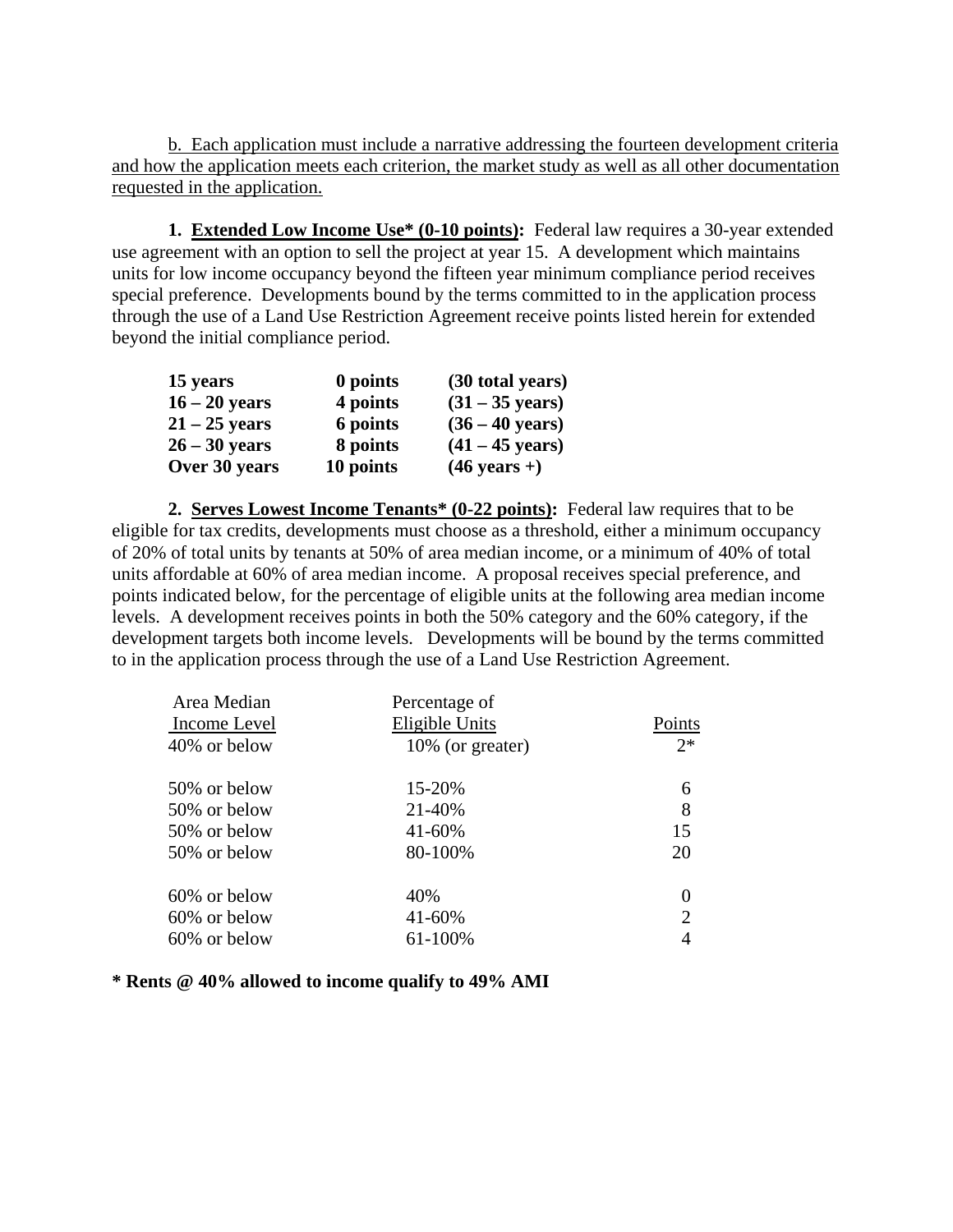# **3. Project Location (0-7 points):**

a. Developments located in a community identified as distressed or hard-to-develop areas. Please note this is not the same as IRS or HUD identified areas. To receive credit for this, the city, county, or local PHA must have identified within its "housing plan" that a specific area has been deemed a "distressed" or "hard-to-develop" area (0**-**2 points).

b. Developments located in an area with a high concentration of substandard units as **identified by local organized housing entities** (0**-**2 points).

c. Developments located in a given area in regard to services to tenant. (schools, medical services, shopping, transportation) (0**-**3 points).

 **4. Housing Needs Considerations (0-4 points):** Meets area housing needs and priorities as evidenced by area housing providers. Addresses area market concerns, such as vacancy rate and type of housing required. Evidence provided in the application indicates that the community supports the project through neighborhood meetings with attendance rosters, minutes, and/or local charrettes with supporting documents, concept drawings, and input from community, etc. (0-4 points).

# **5. Project Characteristics (0-23 points):**

a. Proposes the preservation of existing federally assisted housing stock or increases the affordable housing stock through the use of either the Rural Development 515 program, HOME program, the Community Development Block Grant program or the FHLB Affordable Housing Program (AHP**)** (**0-**2 points).

b. Appropriateness for area housing market. (rehab. vs. new construction, or addressing vacant buildings). Comparisons will be made with the Market Study to determine how it addresses the considerations for rehabilitation or preservation of existing housing versus need for new construction (0**-**4 points).

c. Appropriateness of size of development for community (0**-**3 points).

d. Development targets projects intended for eventual low-income tenant ownership. Applicant must provide at time of application, a) a feasible plan that transfers property in whole at the end of year 15, b) the future selling price at the end of year 15, c) a method for the completion of homebuyers counseling by the tenant, and d) any other information requested by the MBOH. Information will be reviewed for conformance with Section 429H)(6) and IRS Ruling 95.49. Applicants will not qualify for points under the extended low-income use category (Scoring Criterion #1) if the property is intended for eventual home ownership **(0-10 point)**.

e. Developments that include higher efficiency, quality and amenities provided by the facility in comparison with other applications in the same round of competition. Items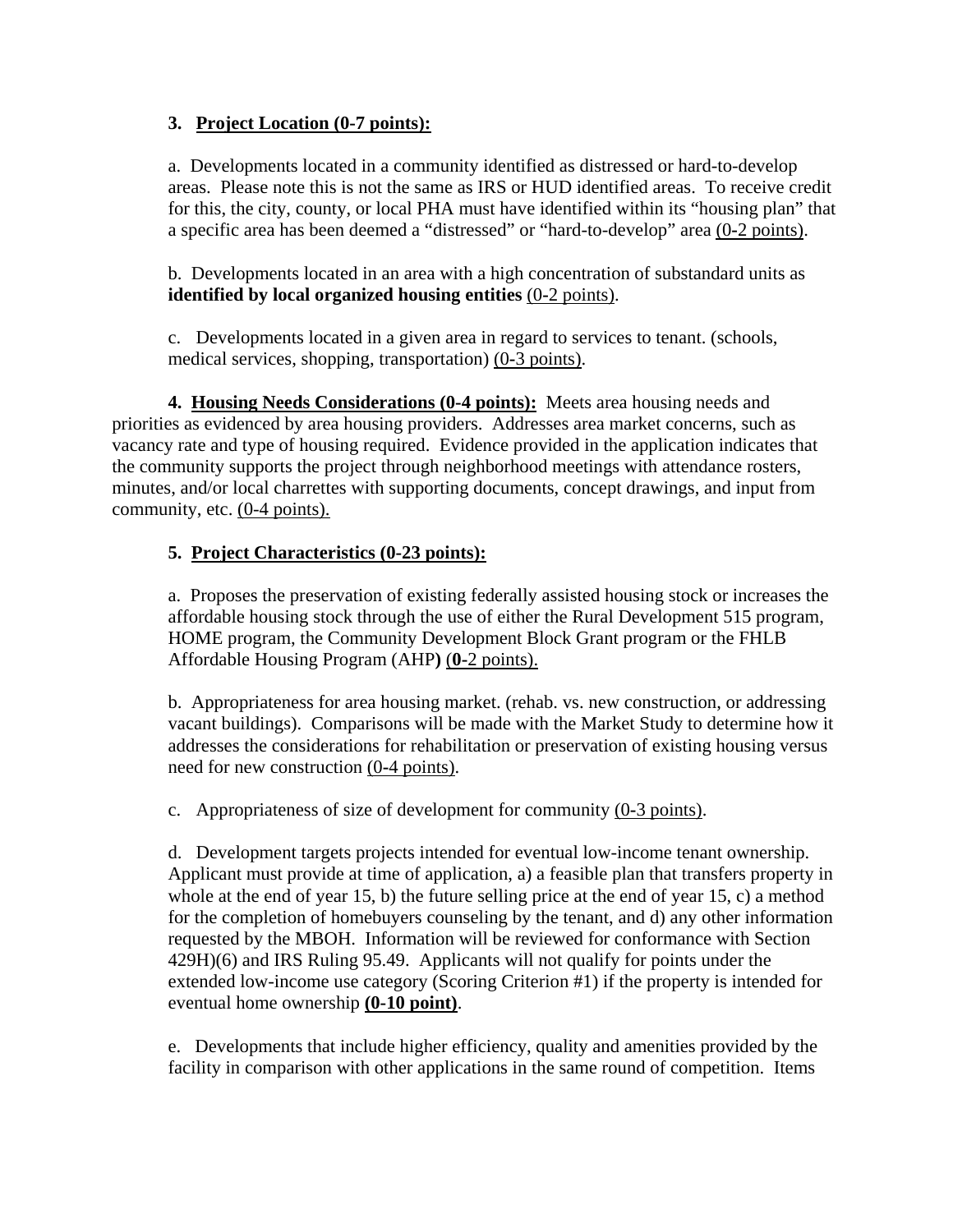which may be considered would be higher quality cabinets, floor and wall finishes, dishwashers, carports, central computer or recreation rooms, emergency buttons in each unit, on site managers, air conditioning (especially if medically warranted) and playgrounds. Items deemed luxury would be similar to swimming pools or tennis courts. These items are meant only to be examples and are not to be considered complete lists. In each round all projects will be compared with the other applications. The amenities and qualities itemized will be analyzed and awarded points accordingly. Projects submitted having the same blueprint appearance as other projects completed in, or out of state, may not receive as great a consideration as those, for example, that use cutting-edge design; maximize energy efficiency; use existing terrain and landscaping that matches the surrounding area to enhance the grounds; use of innovative accessibility. The added costs attributed to the project because of efficiency, higher quality and amenities will be considered on a project by project basis for a cost to benefit assessment. **Green building initiatives such as indoor air quality to use a 100% outdoor air ventilation system, passive solar heating, carefully select and innovative finishing materials, materials including recycled gypsum wall board, recycled building materials, recycled flooring materials, VOC-free adhesives and paints, cellulose-based wall coverings, concrete based siding, formaldehyde-free particleboard furnishings, and contractor waste management specifications will be considered as a tie-breaker in comparing like projects when all other aspects of two projects are considered equal.** (0-4 points).

### **6. Sponsor Characteristics (0-13 points):**

a. Sponsorship or partnership arrangement (a basic letter) with a local government, public housing authority or private non-profit housing provider evidenced by a partnership agreement or signed agreement to participate. (0**-**3 points)

b. Participation by an entity with a demonstrated track record of quality experience in completed development or management of low income housing. The Board will consider all members of the development team and whether housing projects have been developed and operated with the highest quality either in Montana or other states. Special attention will be paid to existing projects, amount of active local community participation used to develop projects and a management entity with a good compliance track record and specialized training. If an entity has a poor demonstrated track record, whether with respect to developments in Montana or in other states, the Board reserves the right to allocate up to ten (10) negative points. The MBOH reserves the right to contact community officials, developer team references, credit bureaus, other state tax credit administering agencies and all other sources as appropriate (0**-**5 points or as much as minus (-) 10 points for failure to respond within 10 working days of MBOH letter of inquiry).

c. Demonstration of a Montana presence. In order to assist in providing a better quality product consistent with the purposes of the MBOH and federal law, a development will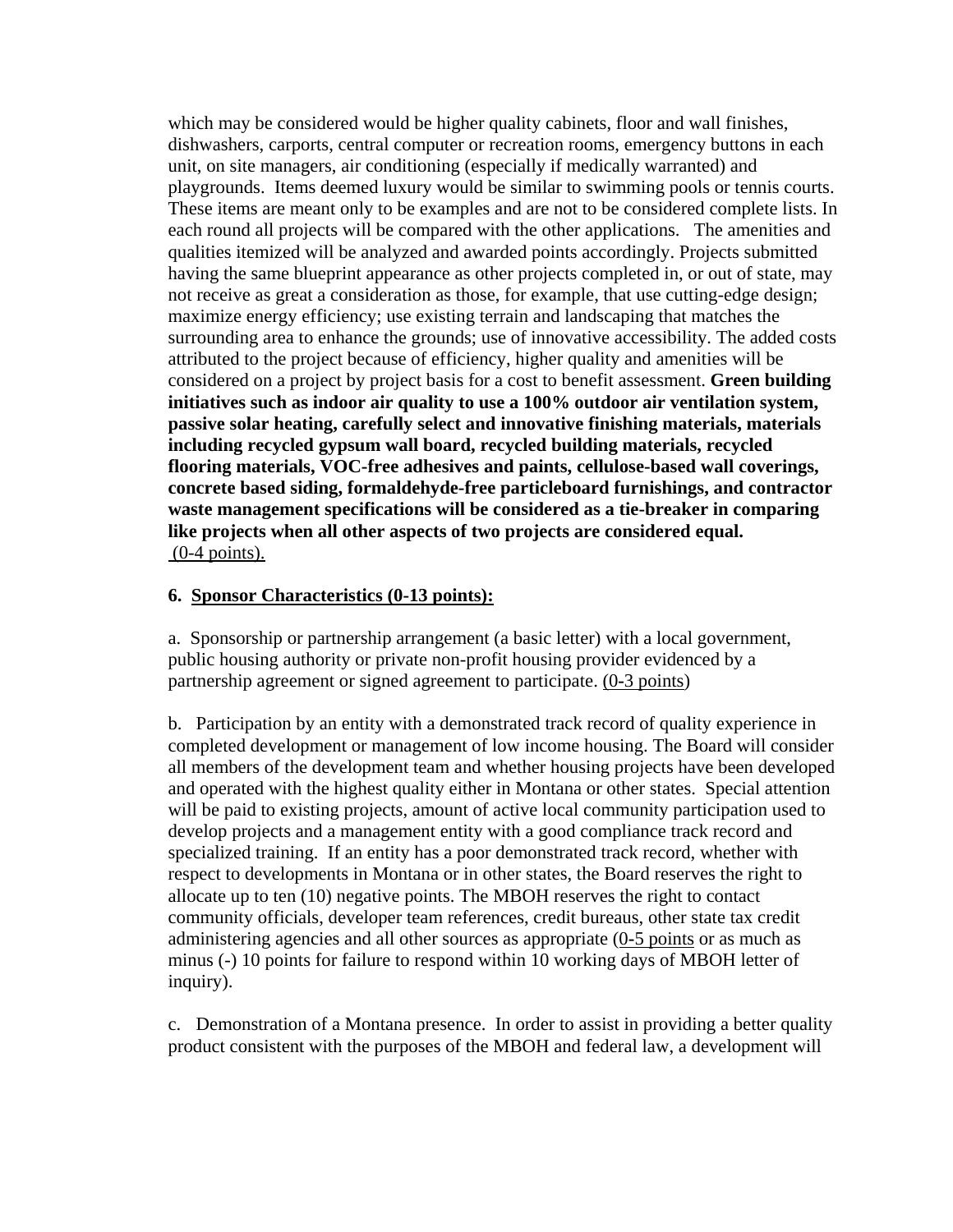qualify for points if a member of its development team is Montana based. One (1) point will be awarded for each of the following (0**-**4 points maximum):

- Developer or Project Manager
- Contractor or Construction Manager
- Either the Consultant, Syndicator, Attorney, Accountant, Architect or Engineers
- If a developer has existing project(s) in Montana with a demonstrated quality product. A developer must demonstrate an active local community participation used to develop projects.

 d. Project involves existing housing as part of a community revitalization plan. Written confirmation should be submitted from a qualified public official stating that the project involves the use of existing housing as part of a community revitalization plan (1 point).

**7. Readiness of the Development to Proceed (0-6 points):** A development may qualify for some or all of the points in this category.

a. Commitment for Financing. The financing letter must clearly state that there has been a complete underwriting of the project including cash flow and market considerations (0**-** 3 points).

b. Proper zoning in place including but not limited to intended use, Planned Unit Development (PUD) approval, conditional use approval, etc., (0**-**3 points).

**8. Participation of Local Tax-Exempt Organization (0-2 points).** Proposals involving significant participation by a local tax-exempt organization (local government, public housing authority, private non-profit housing providers), is evidenced by a signed agreement to participate. Examples of significant participation would be non-profit organizations providing on-site services, screening and referring tenants through a formal agreement, donation of land or sale at a reduced price to enhance affordability, use of grant money to develop infrastructure, or significant fee waivers on city fees. Note: Information submitted during each round of applications is compared to other applications within the same round. Only new agreements, land donations, and/or grants requested or negotiated for the current round will be considered for awarding points.

**9. Tenant Populations With Special Housing Needs\* (0-10 points).** The rating received for this category will be based on identified community and state housing needs, and whether the proposed project addresses those needs. A project will receive one (1) point for each 10% of the units targeting the following identified needs:

- a. Units targeted specifically for individuals with children (Family units 2 bedrooms).
- b. Large Family (3 and 4 bedroom).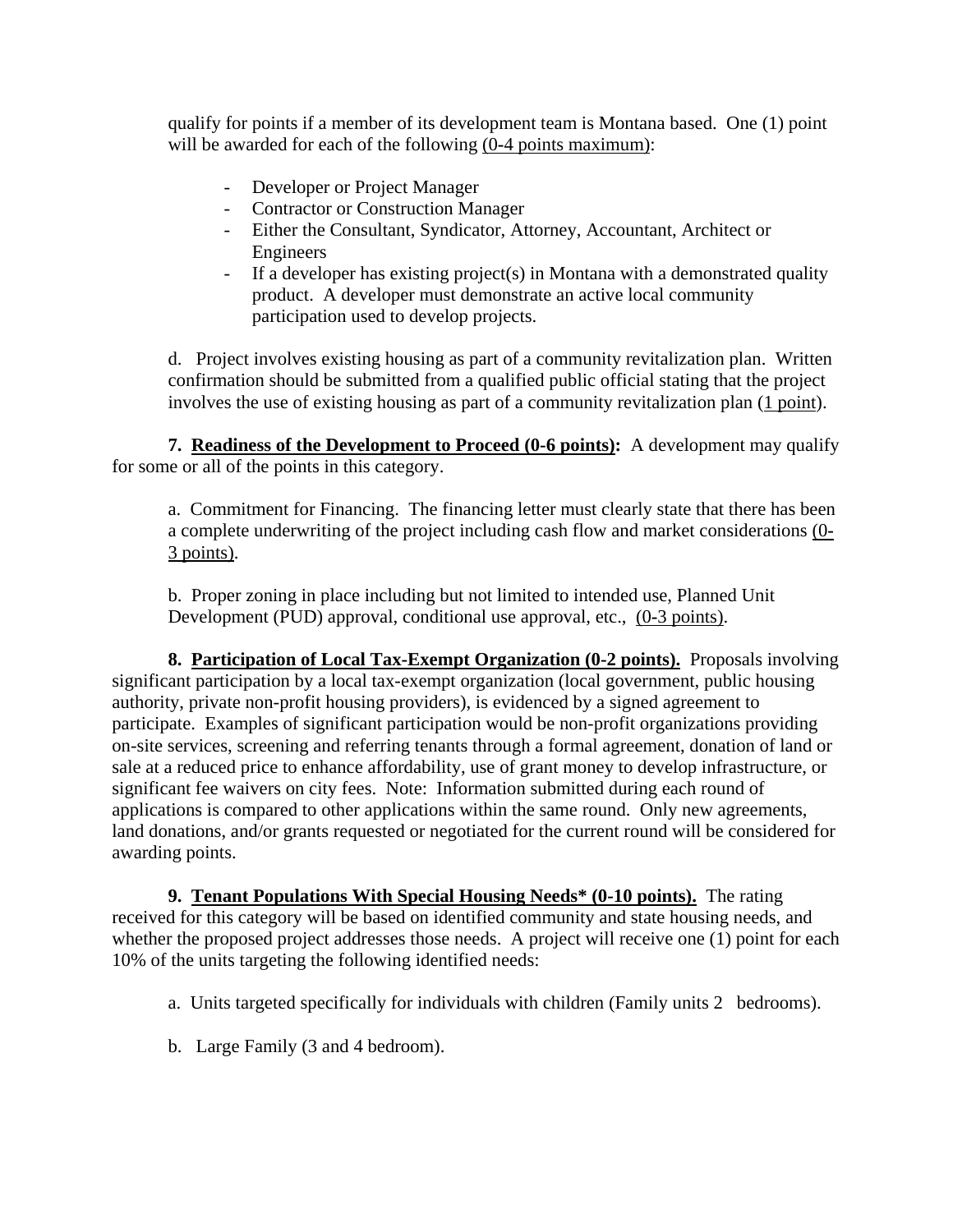c. Handicapped Units Exceeding Minimum Fair Housing Requirements.

d. Units Targeted specifically for elderly **and/or persons of disability** (must include written agreement with service provider or advocate for the target group).

**10. Public Housing or Other Housing Provider or Special Needs Waiting Lists\* (0-8 points).** Applicants need to demonstrate that, from other waiting lists and public housing providers, this project focuses on the preponderance of that need. In addition to working with other housing providers in fair housing concerns and issues, applicant must establish a waiting list for the project prior to renting-up the units.

a. Development characteristics correspond to needs shown by public housing or other Housing Provider or Special Needs waiting list tenants (0**-**2 points).

b. Written commitment to give priority to households on waiting lists for public housing or waiting lists for other Housing Providers or Special Needs groups. Housing addresses market needs with rent levels appropriate to market addressed. If sponsors are using Public Housing Authority waiting lists to establish need, unit types and rents for the project must meet the needs of those tenants. Other housing provider waiting lists can be used to substantiate need, if in fact the project addresses those specific needs (0**-**6 points).

Letters from local housing providers will receive favorable scoring when:

- An agreement contains an original signature of both the housing provider and the applicant agreeing to the acceptance of the housing provider's waiting list.
- A statement by the housing provider indicating:
	- o The number of households waiting for low-income housing.
	- o The number of households on the waiting list eligible for housing in the project.
	- o The number of households waiting for Section 8 vouchers.
	- o The potential number of households holding Section 8 vouchers for the project.
	- o A statement that the applicant will accept all eligible applicants on the local housing providers waiting list.
	- o A statement identifying the size of units required, as well as any special-needs requirements for the community.

**11. Preservation of Affordable Housing Projects (0-2 points).** Existing housing stock or projects applying for rehabilitation tax credits that have completed their initial 15-year compliance period (0-2 points).

**12. Community Support (1-10 points).** Developments with demonstrated community support will receive preference under the plan. This support must be project specific and address how the project meets the needs of the community. New letters of support (as well as new letters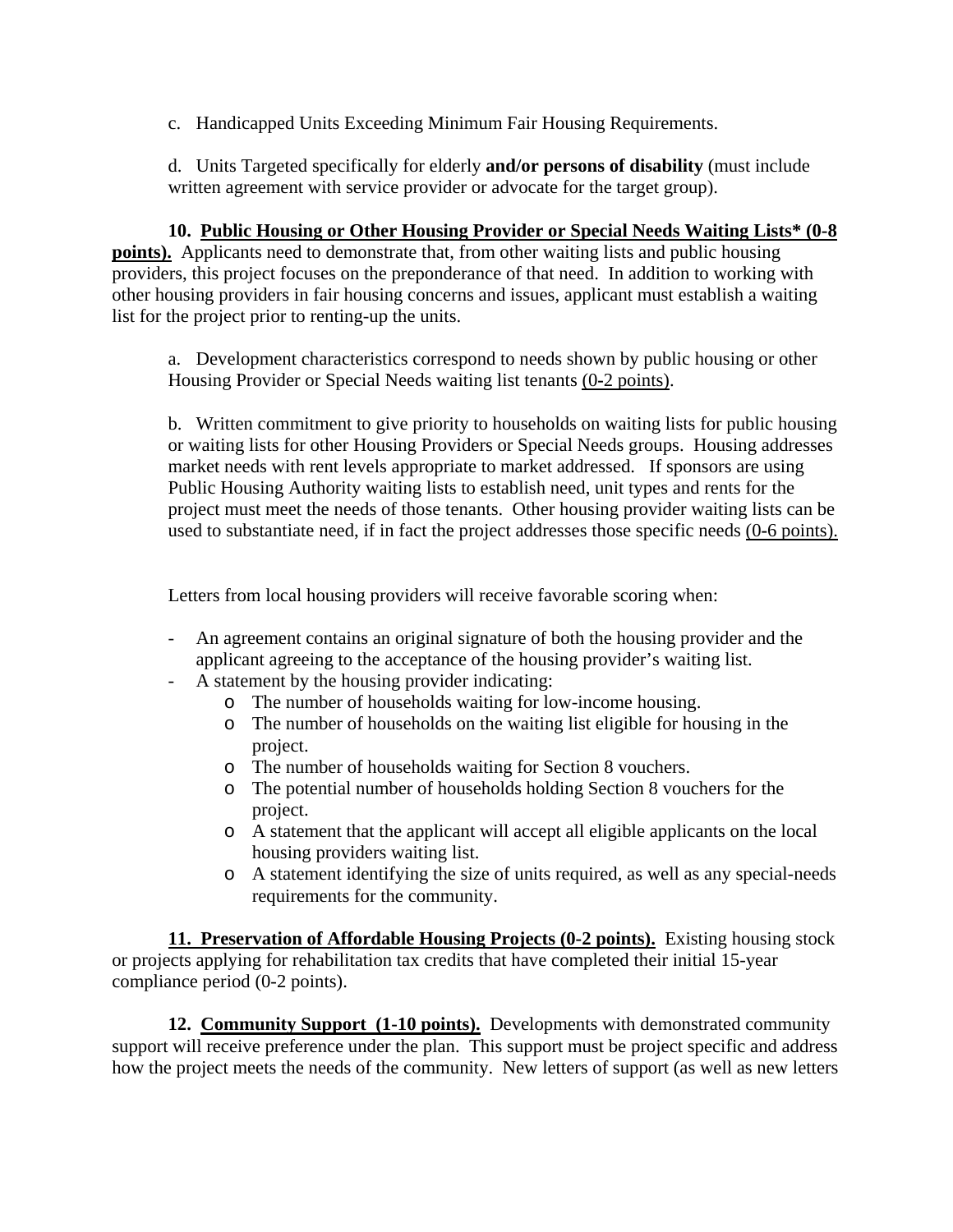of non-support) must be submitted for each application for each round of competition. Generic support for affordable housing will receive no preference. The development must also document (market statistics or market study) that a market exists to support the project and that the project meets the needs of the community. Developments with the highest priority concerning market need in comparison with other applications in the same round of competition as well as overall level of need will receive a preference.

**13. Intermediary Costs (1-10 points).** Developments with the lowest percentage of intermediary costs are compared with other applications in the same round of competition. (Development fees, attorneys, consultants, architects, etc.) For projects with identities of interest, developer overhead and construction overhead, fees may also be considered intermediary costs. Soft costs will also be considered in this analysis.

# **14. Developer Knowledge and Responsiveness (Up to minus (-) 20 points).**

a. Applicants with weak management track records, i.e., fail to train personnel to monitor or maintain the project, receive one or more IRS Forms 8823, or fail to retrain management every three years may impact on the area of developer knowledge. MBOH desires that each person involved in such management training receive certification from a qualified management-training course (Minus (-) 10 points).

b. The MBOH may levy an additional negative 10 points against the application if MBOH generated letters requesting clarification or explanation are not responded to and received by ten (10) working days following date of postage from the MBOH Minus (-) 10 points.

\* Indicates federally mandated preference

Total Points Achievable = **127**. Developments must score a minimum of 90 points as a threshold for further consideration.

c. MBOH reserves the right to disapprove any development for any tax credit allocation, regardless of its ranking under the criteria outlined above.

d. The ranking of applications under the criteria provided for in this QAP immediately above provides guidance to MBOH but does not control. MBOH will approve the applications that it believes best meets the needs of low income people within the State of Montana regardless of the ranking of the applications.

# 7. Fee Schedule (subject to change).

 a. The total Reservation Fee, including the Application Fee, is 4.5% of the amount of the credit actually reserved. An Application Fee equal to 1.5% of the amount of credit reservation requested in your application is payable with your application and is non-refundable. An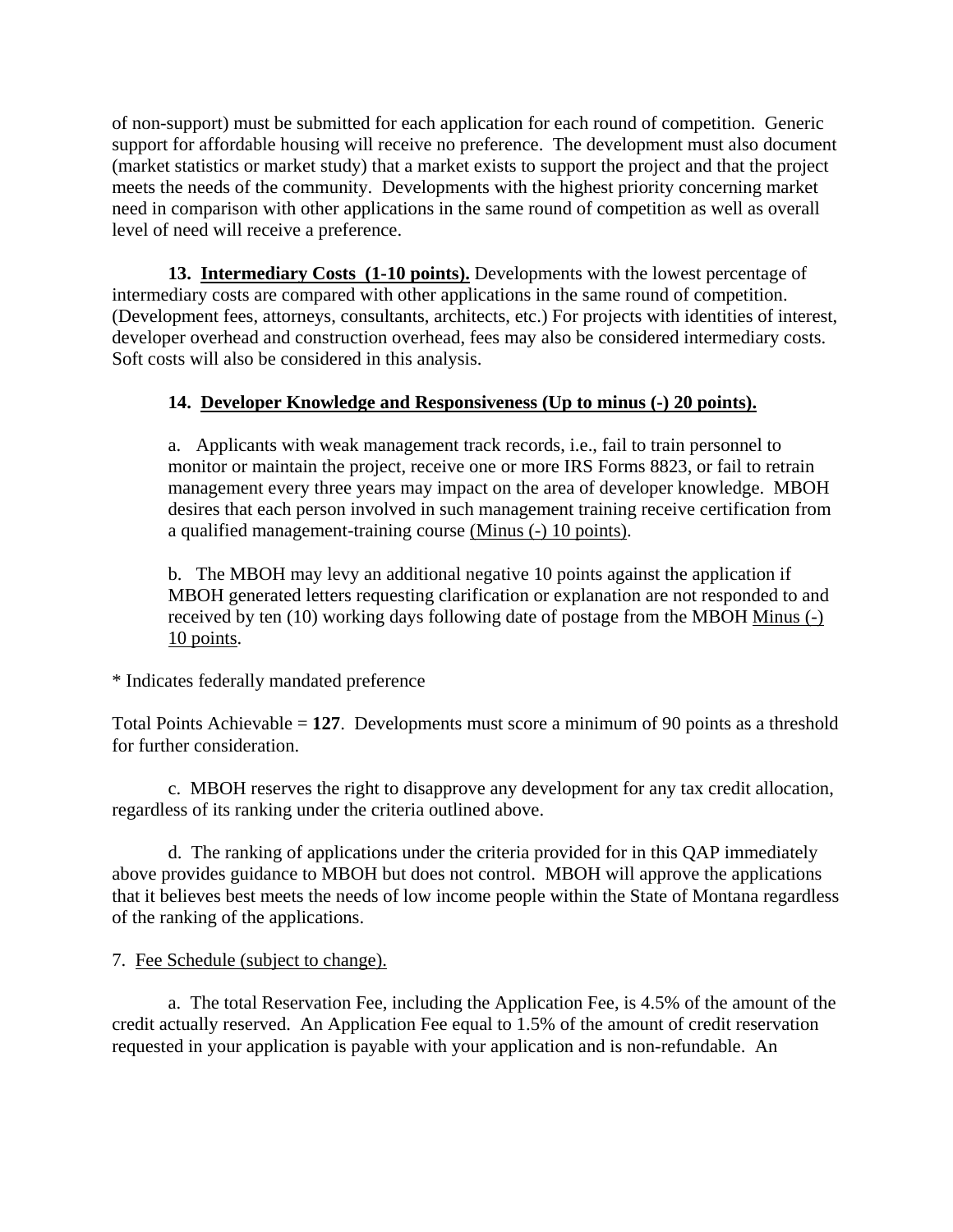application will not be considered received by the MBOH unless the MBOH receives the Application Fee.

 b. The balance of the total Reservation Fee (remaining 3% of the reserved credit after payment of the Application Fee) is due at the time you enter a Reservation Agreement with the MBOH. Once the partnership enters a Reservation Agreement and pays the total Reservation Fee, the fee is non-refundable. If the partnership fails to meet the conditions described in the Reservation Agreement, and therefore, do not receive a credit allocation, the MBOH nevertheless retains the total Reservation Fee.

 c. Developments will be charged a reasonable compliance monitoring fee, to offset the costs incurred by the MBOH for required compliance monitoring. The compliance monitoring fee will be \$25.00 per low income unit (and will continue to be subject to change), payable at the time of the Owner's submission of each Owner's Certificate of Continuing Program Compliance.

### 8. Determination Of Credit Amount.

a. Federal law mandates that, although a proposed development may be technically eligible for a credit amount, the state housing credit agency (MBOH) may not allocate more credit than is necessary for the financial feasibility of the development and its viability as a qualified low income housing project throughout the compliance period. With the passage of the Omnibus Budget Reconciliation Act of 1993, federal law now requires the MBOH to consider:

- 1. The sources and uses of funds and total financing planned for the project.
- 2. Any proceeds or receipts expected to be generated by the tax credits.
- 3. The percentage of costs used for project costs other than the cost of intermediaries.
- 4. The reasonableness of the developmental and operational costs of the project.

b. In addition to following federal law requirements, the MBOH has incorporating the "State Tax Credit Administration Standards", adopted by the National Council of State Housing Agencies (NCSHA), into its application review procedures.

c. Based on this evaluation, MBOH will estimate the amount of credit it will reserve for each application. This determination is made solely at MBOH's discretion, and **is not** intended to be a representation to anyone as to the feasibility of the development. Rather, it will serve as the basis for making a reservation of credits. A similar analysis will be done at the time of allocation and placement in service, when development costs are finalized.

d. Federal law permits MBOH to reserve a greater amount of credits than otherwise available for projects in a Qualified Census Tract or in HUD designated Difficult Development Areas. The increased credit amount is not automatic, and will only be approved on projects when the MBOH determines the credit is needed for financial feasibility.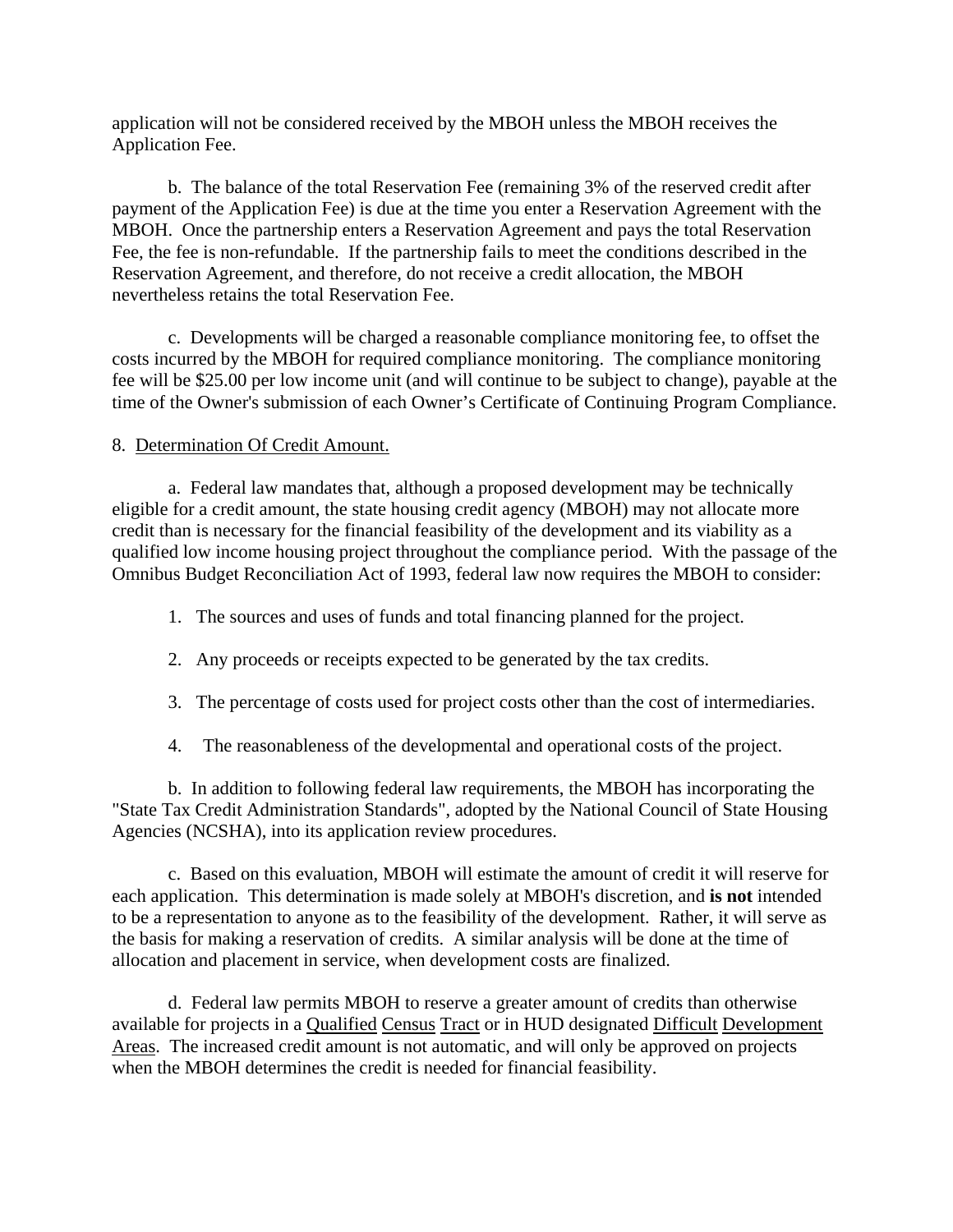9. Development Cost Limitations. In an attempt to balance housing needs in Montana with appropriate use of the state's allocation of tax credit authority, the MBOH sets the following cost limitations for the purpose of calculating the tax credit.

 a. Per unit costs/cost per square foot. The MBOH will evaluate per unit costs and cost per square foot for all projects for reasonableness, taking into account the type of housing, other development costs as detailed below, unit sizes, and the intended target group of the housing. The MBOH will also consider the area of the state and the community where the project will be located in this review.

 b. Builder's overhead. Builder's overhead will be limited to a maximum of 2% of construction costs and improvements (i.e., site work, demolition, construction, construction contingencies, and other construction related costs including general requirements) in accordance with NCSHA standards.

c. General requirements. General requirements will be limited to 6% of total construction costs as defined above, excluding general requirements, in accordance with NCSHA standards.

d. Builder's profit and developer fees. The following fee limitations are in accordance with NCSHA standards:

1. Builder profit will be limited to 6% of construction costs as defined under the Builders Overhead Section above.

2. Developer fees will be limited to a maximum of 15% of total project costs (excluding the developer and builder fees, land costs, and costs of acquisition if a rehabilitation project). Consultant fees will be included as part of the developer fee. Architectural, engineering, and legal fees are considered to be professional services, not consultant fees. Fees for professional services will be examined for reasonableness.

3. Developer fees will be limited to a maximum of 8% of costs of acquisition (excluding land costs) if a rehabilitation project.

4. Disclosure of developer/consultant fees commingled within the project and/or profit as a result of brokered activities will require a statement of total profit. If the developer/consultant receives a commission on the sale of the homes or structures to the multifamily project and also receives the contractor profit, at a minimum, the cost of the homes and the contractor profit and overhead must be subtracted from the total development cost before calculating the 15% maximum. Failure to fully disclose such activity may result in the project's disapproval. (See identities of Interest, below)

 e. Identities of Interest. Identities of interest are defined as a financial, familial, or business relationship that permits less than arms length transactions. This includes, but is not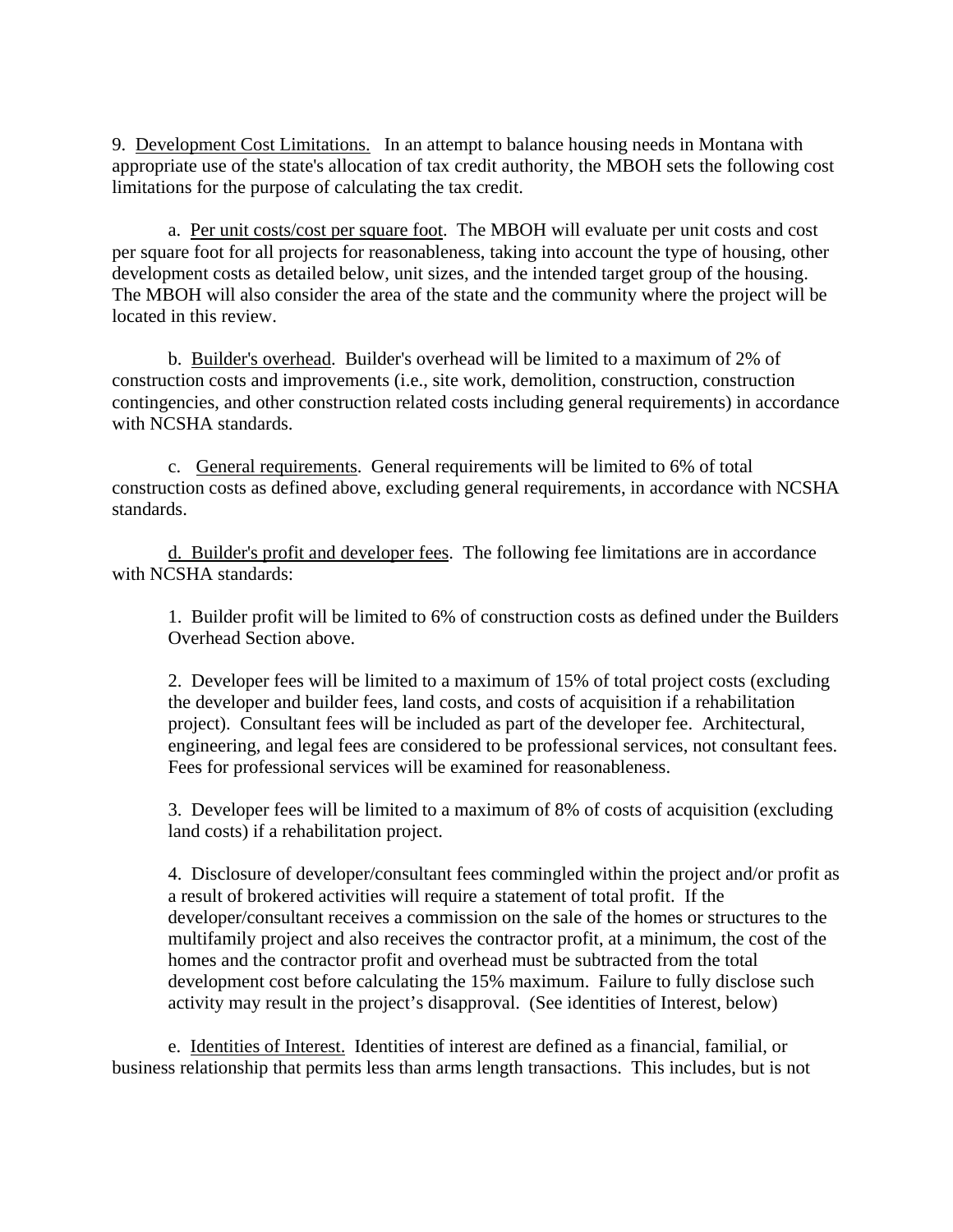limited to, existence of a reimbursement program or exchange, common financial interests, common officers, directors, or stockholders, or family relationships between officers, directors, or stockholders. The Montana Board of Housing reserves the right to negotiate lower Developer and Builder fees on projects when an identity of interest exists between parties.

 f. Operating Expenses. The MBOH evaluates operating expenses and vacancy rate projections for all projects for reasonableness, taking into account the type of housing, unit sizes, and the intended target group of the housing. The MBOH also considers the location of the project within the area of the state and the community.

 g. Operating Reserves. Minimum operating reserves should equal four months of projected operating expenses, debt service payments, and annual replacement reserve payments. Using an acceptable third party source, this requirement can be met by either cash, letter of credit from a financial institution, or a developer guarantee that a syndicator has accepted the responsibility for a reserve.

 h. Replacement Reserves. Minimum replacement reserves should equal \$250 per unit annually for new construction **developments for seniors** and \$300 for **new construction and**  rehabilitation developments. The goal for replacement reserve is \$1,000 per unit. Upon allocation of tax credits, the project has five years to attain then maintain replacement reserves at that level.Exceptions may be made for certain special needs or supportive housing developments. Exceptions will need to be documented and will be reviewed on a case by case basis. In projecting replacement reserves (15 year pro-forma), developments should take into account a realistic rate of inflation foreseeable at the time of application. The applicant will require continuous compliance with the development cost limitations established in this Qualified Allocation Plan. The applicant will provide the MBOH with a disclosure of fees as part of the Accountant's Certification discussed in this document.

10. Market Study. Developments submitting an application must submit a complete comprehensive Market Study prepared by a disinterested third party. Only Market Studies are acceptable. A Market Analysis or Feasibility Analysis is not an acceptable substitute. Application received without a Market Study will be returned un-scored. Application fees will not be returned. Please refer to the instructions for the Tax Credit Supplement of the Uniform Application for complete requirements**. Market Studies must be completed within six (6) months prior to the submission date of the application.**

11. Capital Needs Assessment. Developments that consist of the rehabilitation of an existing structure need to submit a Capital Needs Assessment conducted by a competent party. Each application for rehabilitation/preservation will provide a line-by-line Needs Assessment for each unit and the building as a whole within 60 days following the Boards decision to award Tax Credits.Please refer to the instructions for the Tax Credit Supplement of the Uniform Application for complete requirements.

12. State Law Requirements. The applicant and development team must certify and agree to comply with Montana State law requirements (e.g., certificate of contractor registration, workers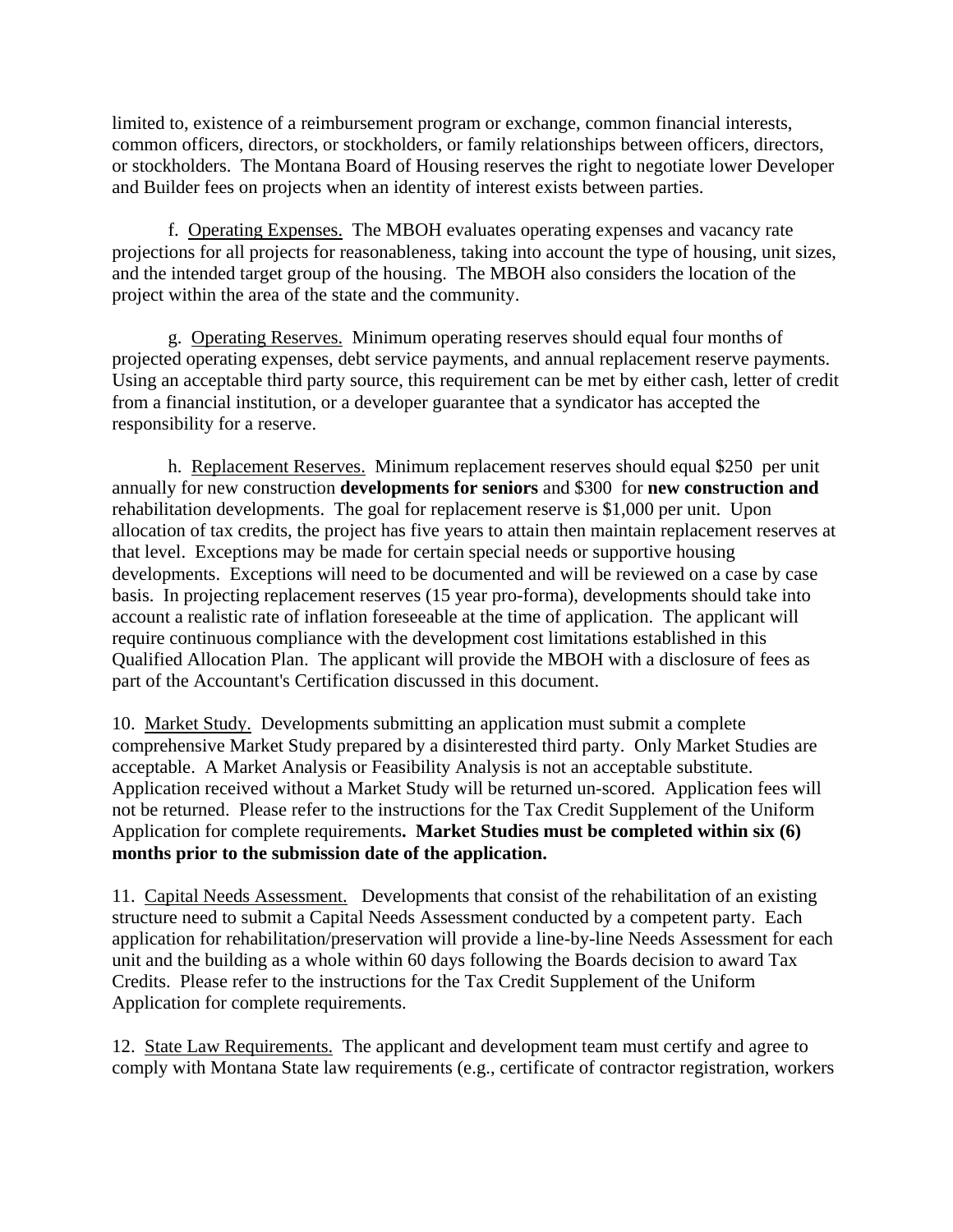compensation, unemployment compensation and payroll taxes). The MBOH will include this certification in the execution of all Reservation and Carryover Allocation documents.

# 13. Reservation.

 a. Once MBOH has ranked applications and determined credit amounts for each application, MBOH will make recommendations to the Board as to reservation of credits. A reservation is a commitment conditioned on evidence of timely progress toward completion of the development acceptable to MBOH, and compliance with federal tax credit requirements**.**

b. Once the Board has approved the application for future reservation of tax credits, the applicant will have 90 days in which to provide evidence the project is progressing (i.e., purchase of land, conditional financing commitment). If the applicant cannot show significant evidence toward meeting reservation requirements, the MBOH may withdraw conditional approval of the application.

# 14. Status Reporting.

a. All applicants receiving reservations of credits will provide written status reports every 90 days, beginning 90 days after the reservation date. The documentation regarding the progress should be development specific, and include such items as planning approval and building permits, firm debt and/or equity financing commitments, and construction progress. Owners must provide a copy of the Certificate of Occupancy for each building with the status report covering the period during which it was issued

b. The applicant must immediately notify the MBOH in writing if changes occur in the project with respect to the Applicant, the Developer, or any other principle participant in the project. The Board reviews and approves any proposed major changes to the project including but not limited to quality of construction, unit composition, target group, location and changes in areas where the project has been scored based on the scoring outlined in this Allocation Plan. The review and approval must happen prior to the change taking effect or being completed. Changes, which are completed without Board approval, could result in the loss of some or all credits.

15. Recapture of Reservations. The MBOH recaptures an approved Tax Credit reservation when a project fails to make successful process toward completion. Submitting status reports demonstrating satisfactory evidence of the project's completion fall squarely on the shoulders of the applicant. A site visit by the staff may be conducted prior to the issue of the IRS Form 8609.

16. Accountant And Owner Certification. Prior to issuance of a Carryover Allocation or IRS Form 8609, the MBOH requires an independent third party CPA cost certification, including a statement of eligible and qualified basis for the project. The Accountant Certification must include a breakdown of costs similar to the project costs and uses of the application, including development cost limitation categories as discussed in this allocation plan. The owner must provide a certification, under penalty of perjury, providing the owners name and address, the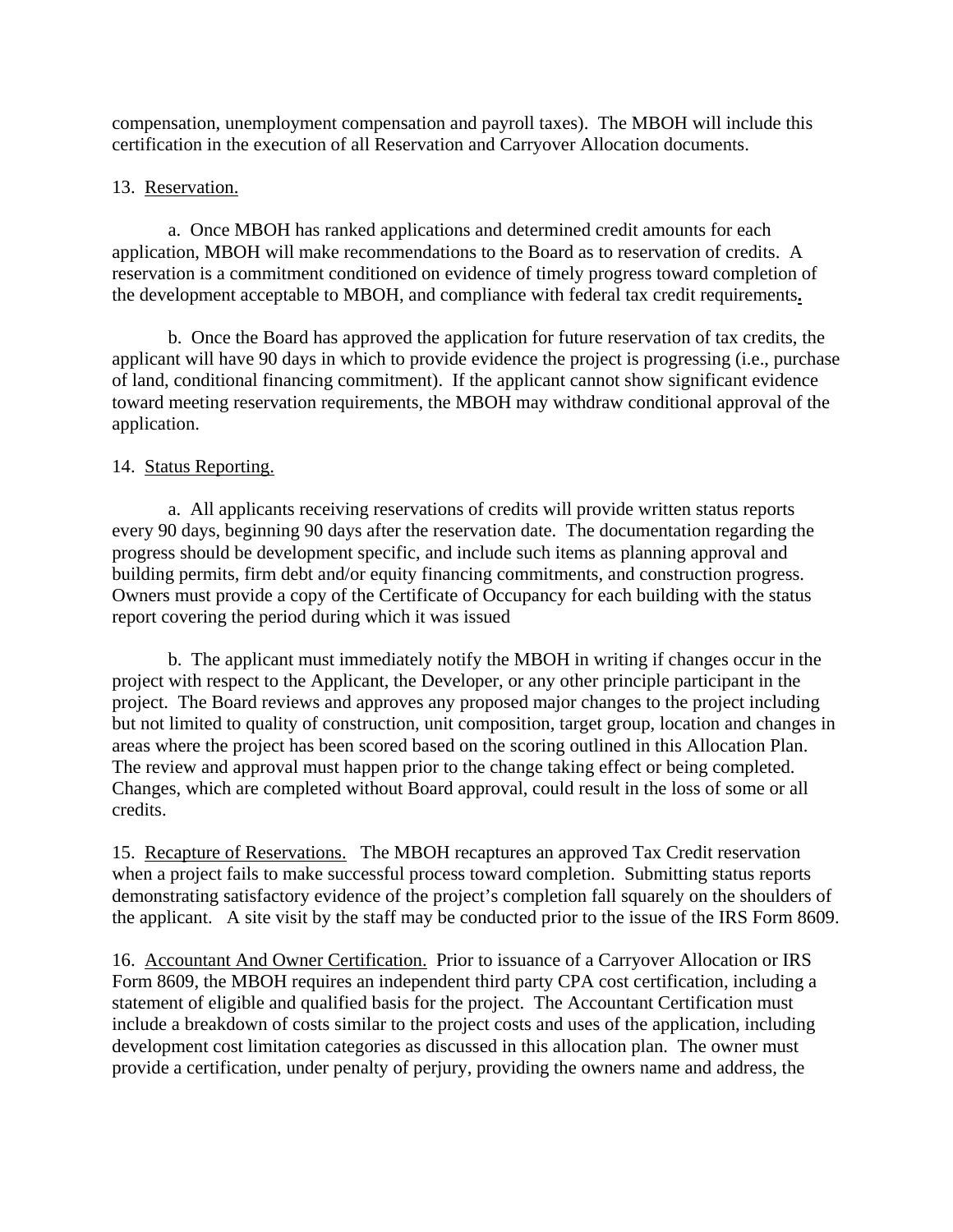placed in service date, taxpayer identification number, the project name and address, the total eligible and qualified basis, and the percentage of the project financed by tax-exempt bonds.

17. Tax Credit Proceeds. In order to adequately evaluate sources and uses for Low Income Housing Tax Credit projects, the sponsor/developer will be required to provide information to the MBOH regarding the proceeds or receipts generated from the tax credit. At application, expected proceeds must be estimated by the sponsor/developer. When equity sources are committed, the sponsor/developer must provide the MBOH with a copy of the commitment or agreement. Prior to issuance of IRS Form 8609, the MBOH will require the accountant's certification to include gross syndication proceeds and costs of syndication, even though the costs are not allowed for eligible basis.

18. Rural Development Projects. The MBOH requires a copy of the final Rural Development cost certification, as well as the Accountant Certification of tax credit eligible and qualified basis, and the owner's certification. While a Rural Development project may be technically eligible for an amount of credit, such project frequently receives an award less than the maximum amount of credit, because less credit is required to fill the financing gap. The MBOH will award only the amount of credit determined necessary to make the project feasible.

# 19. Tax Exempt Bond Financed Projects.

a. Projects with tax-exempt financing under the volume limitation on private activity bonds are eligible to receive tax credits outside the state's tax credit allocation volume cap. With the exception of not having eligible competition periods or submission deadlines, each project is required to submit the same information and meet the same requirements included in the current Qualified Allocation Plan as a project submitting an application under the State's tax credit allocation volume cap. If the minimum criteria are not met, the project will not receive an allocation of tax credits.

b. Projects with tax exempt financing must submit a certification from the bond financing agency indicating that the project meets the public purpose requirements of the bonds and that the project is consistent with the needs of the community.

# 20. Carryover Allocations.

a. Federal law provides that the state housing credit agency may give a Carryover Allocation to certain qualified buildings which are placed in service not later than the close of 2007. Federal law requires that more than 10% of the expected basis in the project (including land) must be expended by the later of: a) the end of the year in which the allocation was made, or b) six months following the date of the allocation and that the owner must have title to the property in order for a project to qualify for a carryover commitment. In addition, the developer must have a loan commitment from a lender outlining the terms and conditions of financing, or a letter evidencing acceptance of an approved loan by the lender prior to receiving a Carryover Allocation. The developer must provide evidence that the Land Use Restriction Agreement (Declaration of Restrictive Covenants for Low-Income Housing Credits) has been executed and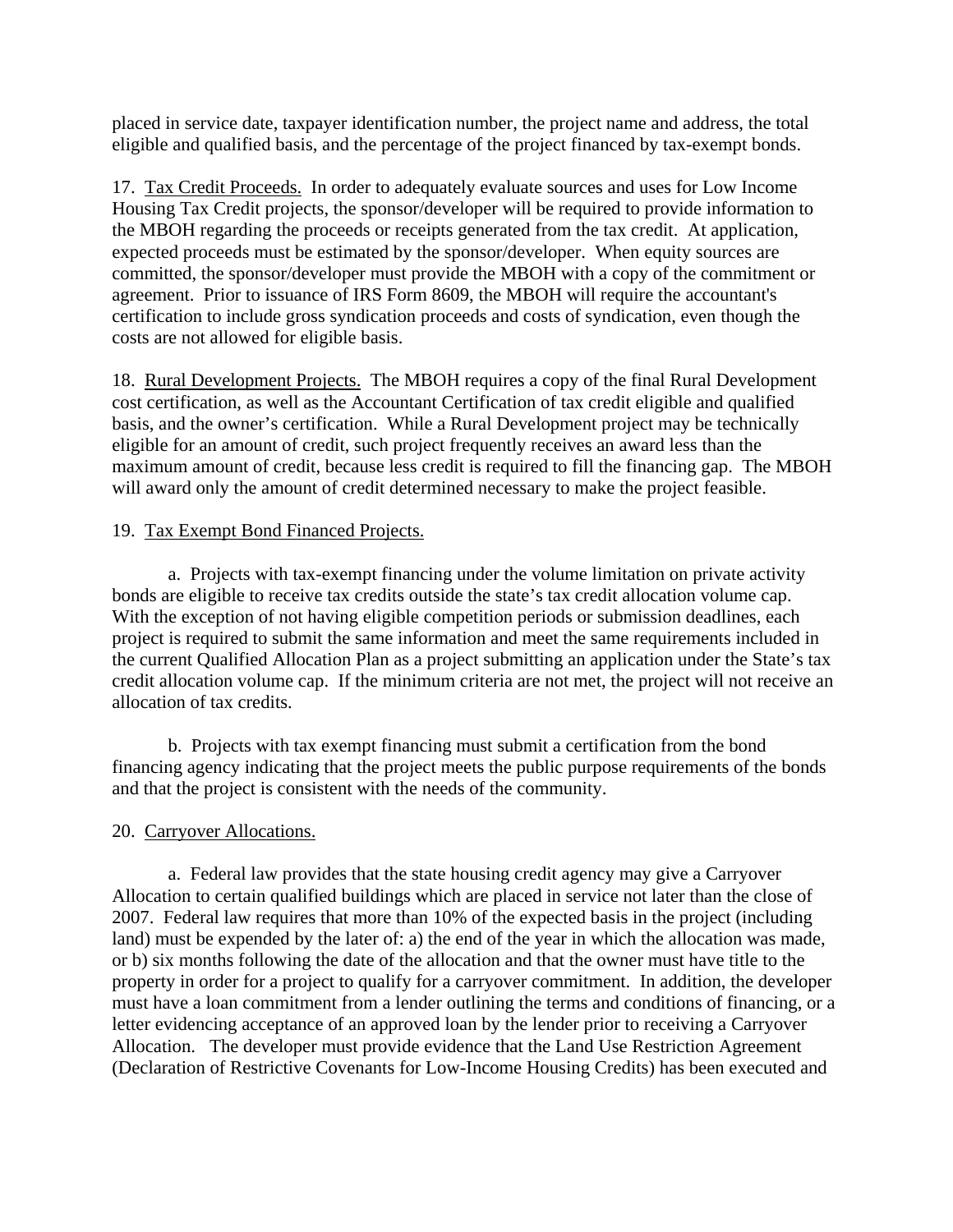recorded. Montana requires that the 10% test be met by the end of the year in which the reservation of the tax credit has been made.

b. Once a Carryover Allocation is provided, the developer provides written status reports to the MBOH outlining progress toward completion every 90 days, beginning 90 days from the Carryover Allocation date. The documentation regarding the progress should be development specific, and include such items as planning approval and building permits, firm debt and/or equity financing commitments, and construction progress.

# 21. Placed In Service/Issuance of 8609.

The MBOH will not issue an IRS Form 8609 until a building is placed in service, the MBOH has completed the final credit award evaluation, and the developer has provided an Accountant's Certification, a recorded executed original of the Restrictive Covenant agreement including the date, deed book and page numbers of record, and an Owner's Certification that the building has been placed in service. A building is placed in service when the building is certified or officially declared as available for occupancy. Once the 8609(s) is issued and delivered to the owner(s) he/they should sign the document(s) and send a copy of each back to MBOH. Projects should submit for 8609s not later than six months from the placed-in-service dates(s). Future applications may have points reduced when requests for 8609s are submitted after the six month period has lapsed.

### 22. Compliance Monitoring. **For complete LIHTC compliance guidance, refer to the**

**MBOH Program Compliance Manual.** Federal law requires state allocating agencies (MBOH) to monitor compliance with provisions of Section 42 of the Internal Revenue Code. Federal law requires allocating agencies to provide a procedure the agency will follow in monitoring for noncompliance and inform tax credit recipients (owners) of procedures and requirements. Included in the requirements are procedures for notifying the Internal Revenue Service (IRS) of any noncompliance of which the allocating agency becomes aware.

23. MBOH Policy on Civil Rights Compliance. The owner/ developer/borrowers and any of its employees, agents, or sub-contractors in doing business with the Montana Board of Housing understands and agrees that it is the total responsibility of the owner(s) to adhere to and comply with all Federal Civil Rights legislation inclusive of the Fair Housing Laws, Americans With Disabilities Act as well an any State and local Civil Rights legislation along with any required related codes and Laws. Should the Agency not specify requirements, such as design, it is not the less the owner(s) responsibility to be aware of and comply with all non-discrimination provisions related to race, color, religion, sec, handicap, familial status, national origin an any other classes protected in Montana. This includes design requirements for construction or rehabilitation, Equal Opportunity in regard to marketing and tenant selection and reasonable accommodation and modification for those tenants covered under the Laws.

24. Accessibility. The Fair Housing Act including design and accessibility applies to LIHTC properties.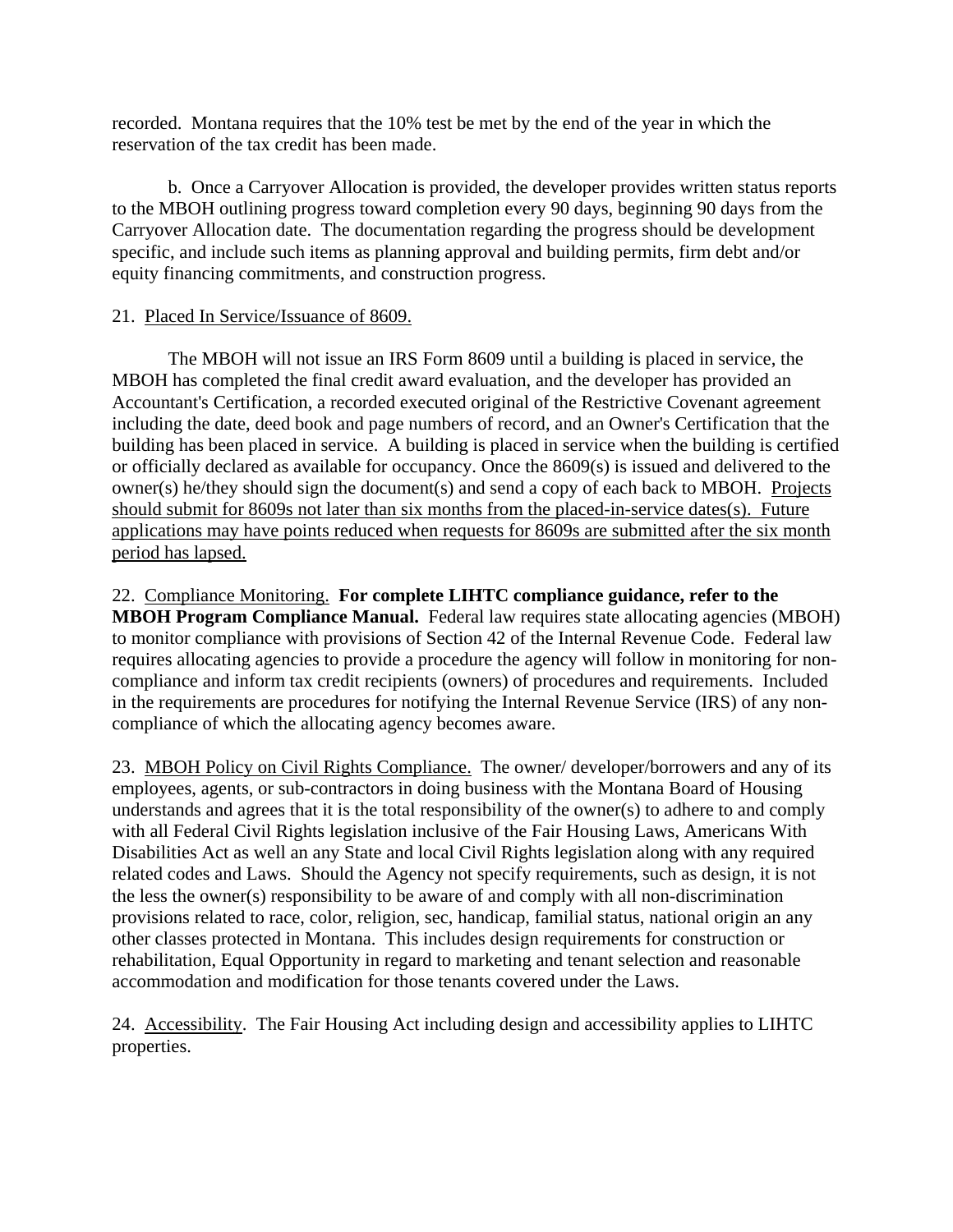25. Compliance Monitoring Requirements. The following procedure outlines MBOH plans for monitoring compliance on tax credit projects. Federal income tax regulations related to Procedures for Monitoring Compliance with Low-Income Housing Credit Requirements are published in 26 CFR Part 1 and 602.

26. Submission Deadlines. Owners must submit Owner Certifications (a separate certification must be submitted for each project having an allocation of tax credits) and Tenant Income Certifications on the prescribed forms prior to January 25th of each year. At the owners request to MBOH an earlier certification date may be set. However, once the certification date is set, certifications will be due at the same time each year. Federal regulations stipulate there must be no more than 12 months between certifications.

# 27. Fees.

a. An annual fee of \$25 per low income unit (will continue to be subject to change) will be payable to the MBOH when the owner submits annual certifications. The fee is to offset the costs of tax credit monitoring procedures.

b. An Officer or owner of the entity, which owns the property, must sign the Owners Certification. Managers or management companies of projects who are not owners may not sign this document.

28. Ownership/Management Changes. Notification of changes to ownership, property management companies, managers, site managers, or changes to points of contact must be made to the MBOH prior to, or immediately upon affected change by the owner or partnership.

29. Compliance Term.The owner must comply with the unit set aside percentage represented by the owner in the Declaration of Restrictive Covenants for Low Income Housing Tax Credits. Owners must continue the set aside for the entire fifteen-year compliance period. Owners who received credits after 1989 must continue the set aside for the fifteen year compliance period, plus the 15 year extended use period. The owner must maintain the set aside for any additional period covered by the Declaration of Restrictive Covenants.

30.Partnership Documentation. Once the limited partnership documentation has been completed, a copy of the agreement must be forwarded to the MBOH compliance office.

31. Owner Annual Certification (26 CFR 1.42(c)(1)). The MBOH will require a signed statement of Owner Certification from the owner on an annual basis. This statement must be filed with the MBOH every year during the compliance period, and if applicable, during the extended use agreement. Certifications are contained in Exhibit B of the Restrictive Covenants for any projects with Executed and filed Restrictive Covenants. The Final Regulations published in September 1992, added several items to the certification requirements. Owners must file annual certifications on the form provided by MBOH. This form may not be substituted. **Projects that fail to provide an annual certification report on the date established by the MBOH will be subject to issue of an IRS Form 8823 for Late Owner's Certification.**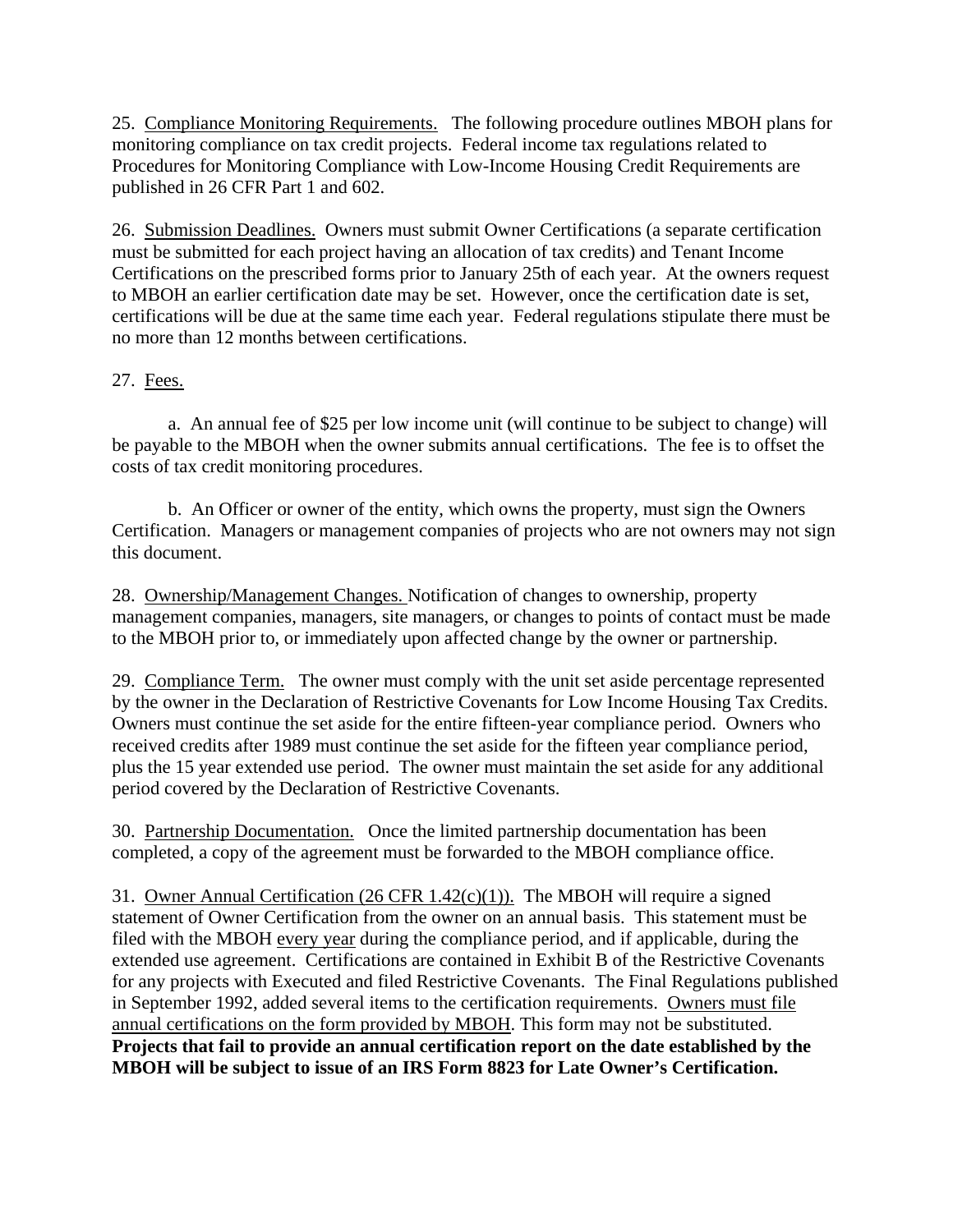32. Project Manager Education. Project managers (those completing and approving tenant income certification process paperwork) require training and certification by a competent and recognized "TC training professional entity." Management company compliance personnel should all be certified (and current).

33. Tenant Income Certifications (26 CFR 1.42 (c)(2)).An annual Tenant Income Certification must be completed and signed by the owner/manager and tenant, and filed with the MBOH, in addition to the Owners Annual Certification. Projects eligible for an exemption from annual certification under IRS Revenue Procedure 94-64, (which applies to projects which are 100% low income where every unit is occupied by a qualified tenant and credit is claimed on 100% of the units) must provide certifications for all tenants the first year or each year until the project reaches 100% low income occupancy. Any exemptions from annual certification granted do not exempt the owner from obtaining and providing to the MBOH certifications for all new tenants each year.

a. For Rural Development projects, the MBOH will accept Form FmHA 1944-8-Tenant Certification. Tax credit income is based on the Annual Income (section 17.f.) rather than Adjusted Income portion of the form. MBOH will not require owners to send in documentation supporting the numbers represented on the form with the Tenant Certifications. MBOH will review supporting documentation as part of the On-Site Review process.

b. For all other projects, the owners must complete the MBOH Certification of Tenant Eligibility and Income Verification and file it with the MBOH on an annual basis for each tenant. MBOH will not require owners to send in documentation supporting the numbers represented on the form with the Tenant Certifications. MBOH will review supporting documentation as part of the On-Site Review process. With MBOH approval, an owner's form may be substituted, if it contains all the required information. Please note the tenant must certify income "under penalty of perjury".

 c. A tax credit unit must fall under the provisions of maximum monthly rent restrictions to meet compliance requirements. Restrictions to the maximum monthly rents by unit size are available on the "Maximum Income and Rent Table" provided by the MBOH. Maximum monthly rents, including the utility allowance, cannot be exceeded.

34. Annual Operating Expense Information. All project owners must submit operating income and cost information for the projects latest fiscal period. This information will be used to maintain a database of all tax credit projects in the state.

35.  $1<sup>ST</sup>$  Year 8609. All project owners must submit a copy of the project's first year 8609's that were or will be filed with the IRS.

36. On-Site Review Process (26 CFR 1.42 (c)(2)).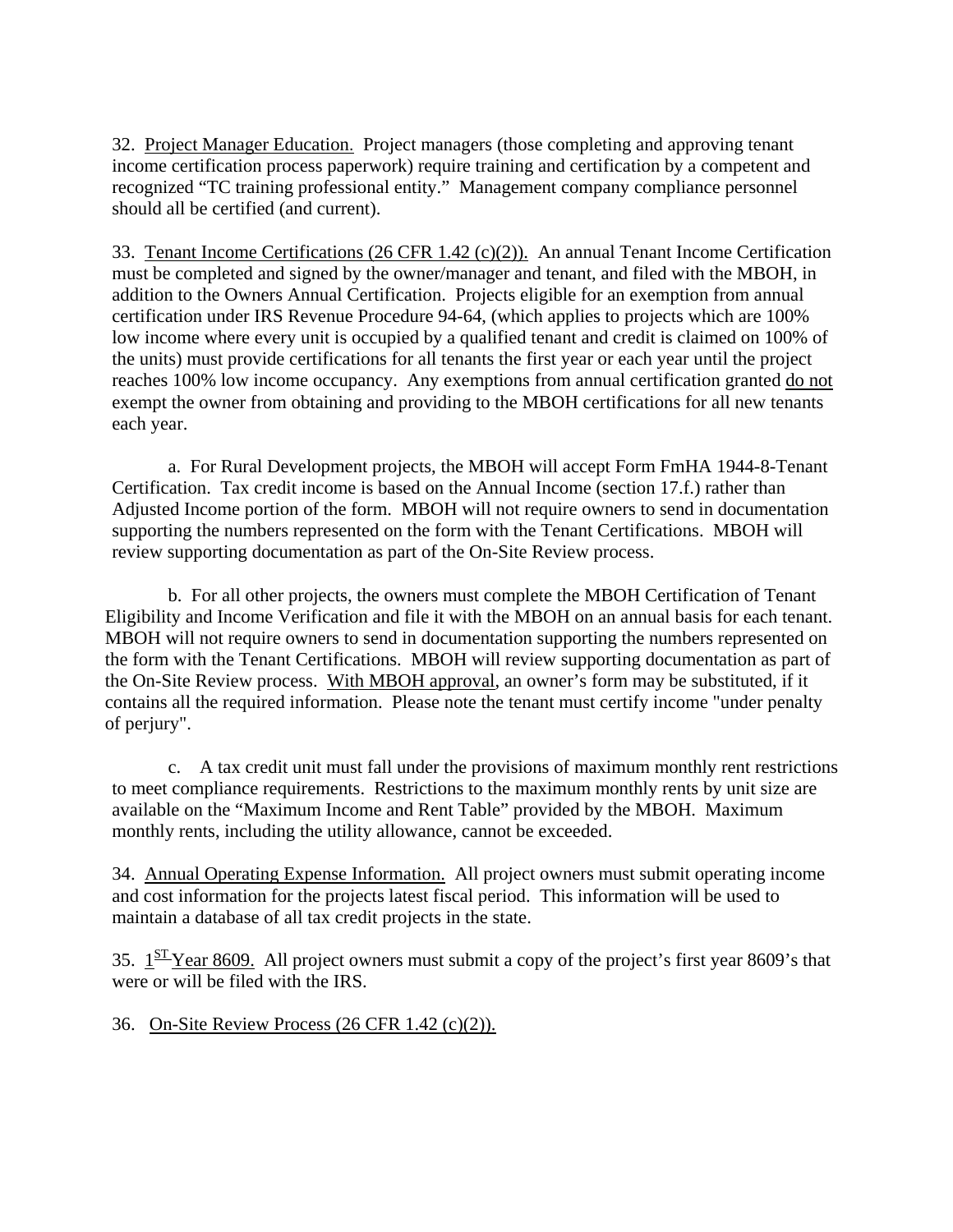a. The MBOH will perform an on-site review and inspection of each project at least once every three years. MBOH will notify the owner/manager in advance prior to the review. During this review MBOH staff will:

1. Tour and inspect the project and inspect a minimum of 20% of the units in each building. MBOH, at its discretion, may request to view additional units based on the initial inspection. The MBOH will not notify the Owner/Manager which units are to be sampled in advance.

2. Inspect supporting documentation for numbers represented on the Certification of Tenant Eligibility and Income Verification or the FmHA Tenant Certification for a sample of tenants. The MBOH will not notify the Owner/Manager **of** which tenant records are to be sampled in advance.

3. Inspect rent records for a sample of units.

b. If applicable, review completed IRS Forms 8609 and Schedule A of Form 8609 for the project for the last tax filing.

 c. Complete copies of tenant official tax credit rental files from original lease-up forward must remain within the State of Montana at the location of the rental property or the regional instate office.

d. If MBOH determines it is necessary, projects may be inspected more than once every three years. The cost of any additional inspections will be billed to the respective project.

e. Under the inspection provision (26 CFR 1.42 (d)), the MBOH has the authority to perform an on-site inspection of any low-income housing project at least through the end of the compliance period of the buildings in the project. As discussed under "Compliance Term" above, on-site reviews may continue through the extended use period for applicable projects.

f. If concerns over occupancy restrictions, under Section 42 of the Code or the implementing regulations require the MBOH to undertake additional monitoring (or the MBOH elects to undertake additional monitoring), the MBOH will require the owner to substantiate compliance. The Owner will take any and all actions reasonably necessary to comply. The Owner will pay a reasonable fee to the MBOH for such monitoring activities performed by the MBOH.

#### 37. Records Retention (26 CFR 1.42 (5)(b)).

a. Federal regulations require the owner of a low income housing project receiving tax credits to retain the following information for each qualified low income building in the project. The information must show for each year in the compliance period: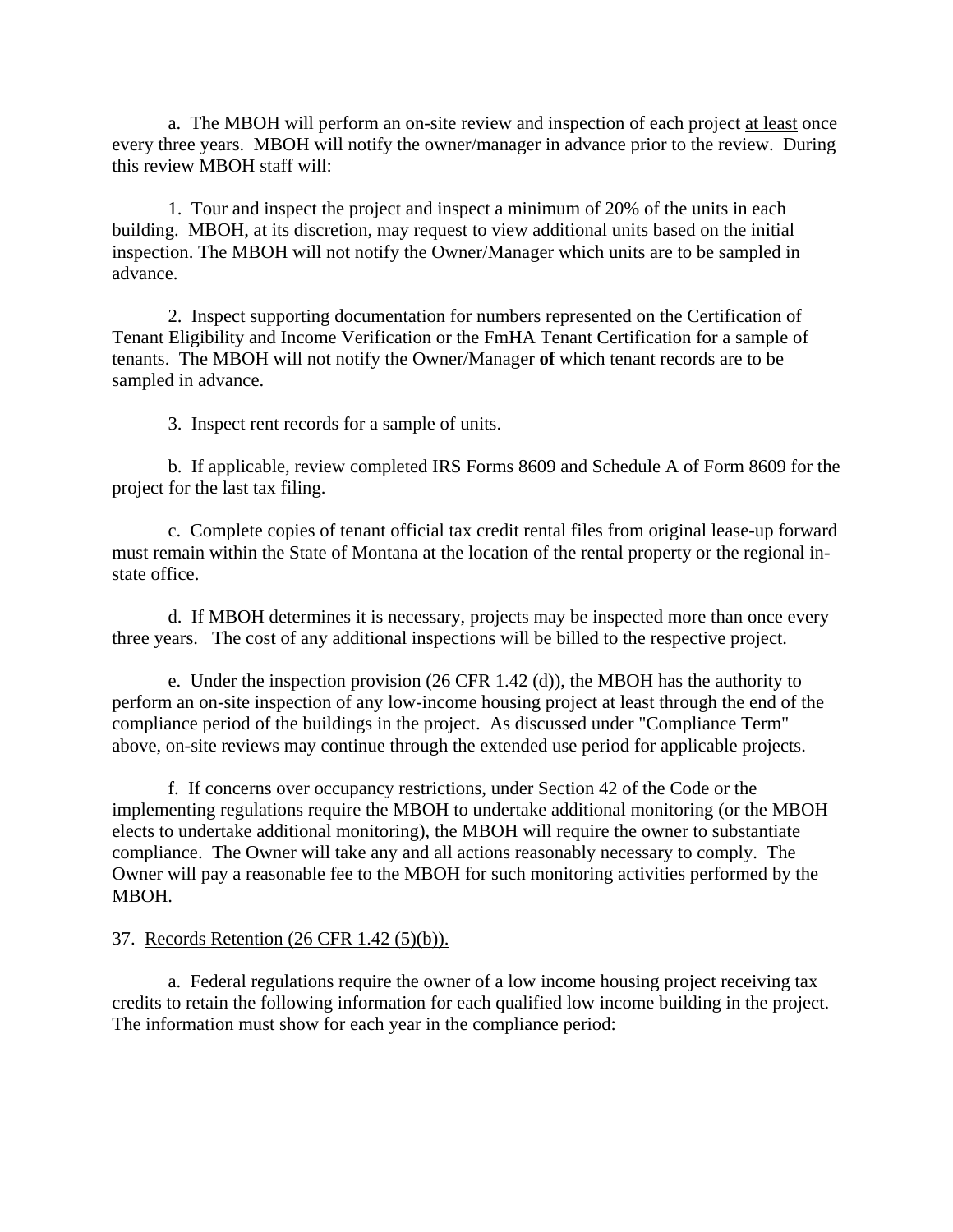1. The total number of residential rental units in a building (including the number of bedrooms and the size in square feet of each residential rental unit).

2. The percentage of residential rental units in the building that are low income units.

3. The rent charged on each residential rental unit in the building (including any utility allowances).

4. The number of occupants in each low-income unit if the rent was determined by the number of occupants in each unit (projects receiving credit before the Revenue Reconciliation Act of 1989).

5. The low income unit vacancies in the building and information that shows when, and to whom, the next available units were rented. If a unit is left vacant, or in a mixed use project is rented to a non-qualifying tenant, the owner must maintain documentation showing a diligent attempt was made to rent the unit to a qualifying tenant.

6. The annual income certification of each low income tenant (by unit), including annual certifications for each continuous tenant.

7. Documentation to support each low income tenant's income certification. This must include a copy of a) verification of income from third parties such as employers or state agencies paying unemployment compensation, b) the tenant's federal income tax return, and c) Forms W-2.

8. The eligible basis and qualified basis of the building at the end of the first year of the credit period.

9. The character and use of any non-residential portion of the building included in the eligible basis of the building, if applicable.

b. Under the record retention provision of the IRS compliance regulations, the owner is required to retain the above mentioned records for at least 6 years after the due date for filing the federal income tax return for that year. Records for the first year of the credit period, however, must be retained for at least 6 years beyond the due date for filing the federal income tax return for the last year of the compliance period. Owner should also retain records relating to the amount of credit claimed for the Low Income Housing Tax Credit, including the Form 8609 and Schedule A of Form 8609.

38. Notice To Owner (26 CFR 1.42 (e)(2)). Under the notification-of-noncompliance provisions, the MBOH must provide prompt written notice to the owner if MBOH does not receive the certification(s) described in this document, or is not permitted to inspect the tenant income supporting documentation, rent records, or the project. In addition, the MBOH must provide prompt written notice to the owner if MBOH discovers by inspection, review, or in some other manner, that the project is not in compliance with the provisions of Section 42.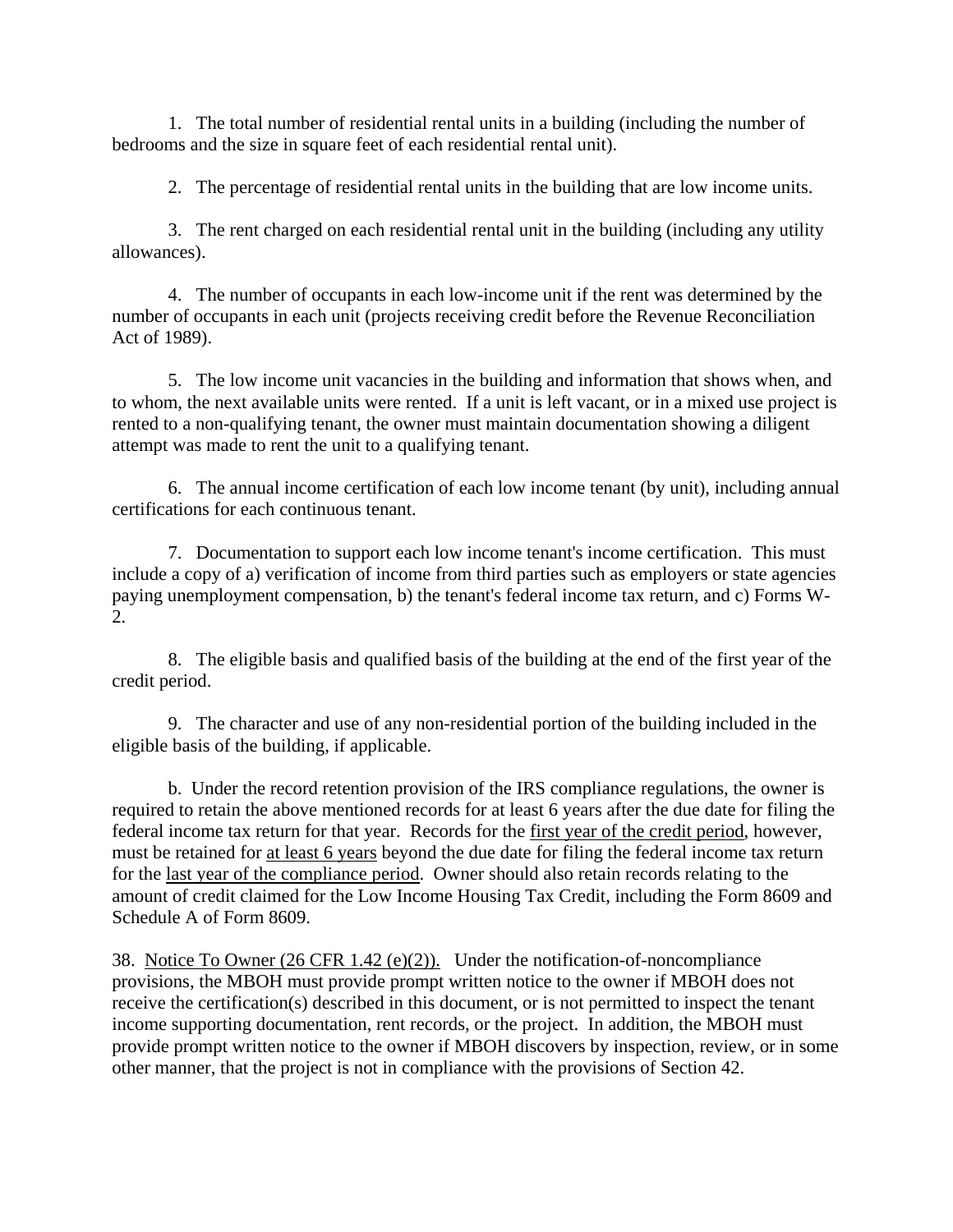# 39. Correction Period (26 CFR 1.42 (e)(4)).

a. The owner will be given a correction period of up to 90 days from the date of notice. During this time, the owner must supply any missing certifications and/or bring the project into compliance with the provisions of Section 42. IRS regulations require MBOH to notify the IRS even if the non-compliance is cured so the IRS may determine whether a penalty is necessary. IRS does not intend to have MBOH determine whether penalties will be assessed.

b. If the project is out of compliance, a penalty may apply to all units in the project. The IRS will determine whether penalties will be assessed for the project. Penalties may include:

1. Recapture of any accelerated portion of the tax credits for prior years.

2. Disallowance of the credit or a portion of the credit for the entire year in which the non-compliance occurs.

3. Assessment of interest for the recapture year and previous years.

40. Notice To IRS (26 CFR 1.42 (e)(3)). MBOH must file IRS Form 8823 "Low-Income Housing Credit Agencies Report of Noncompliance" with the IRS no later than 45 days after the end of the correction period, and no earlier than the end of the correction period. Again, MBOH must file this notice whether or not the noncompliance or failure to certify is corrected.

# 41. Liability (26 CFR 1.42 (g)).

a. Compliance with the requirements of Section 42 is the responsibility of the owner of the building for which the credit is allowable. MBOH's obligation to monitor for compliance with the requirements of Section 42 does not make the Agency liable for an owner's noncompliance.

b. No member, officer, agent, or employee of MBOH shall be personally liable concerning any matters arising out of, or in relation to, the compliance monitoring of a lowincome housing project.

43. Allocation Plan Revisions.This Allocation Plan may be amended at any time after giving public notice, scheduling and holding a public hearing, and with the approval of the MBOH and the Governor.

# 44. Closing.

a. The MBOH is charged with allocating no more tax credits to any given development than is required to make that development economically feasible. This decision shall be made solely at the discretion of MBOH, but in no way represents or warrants to any sponsor, investor, lender, or others that the development is feasible or viable.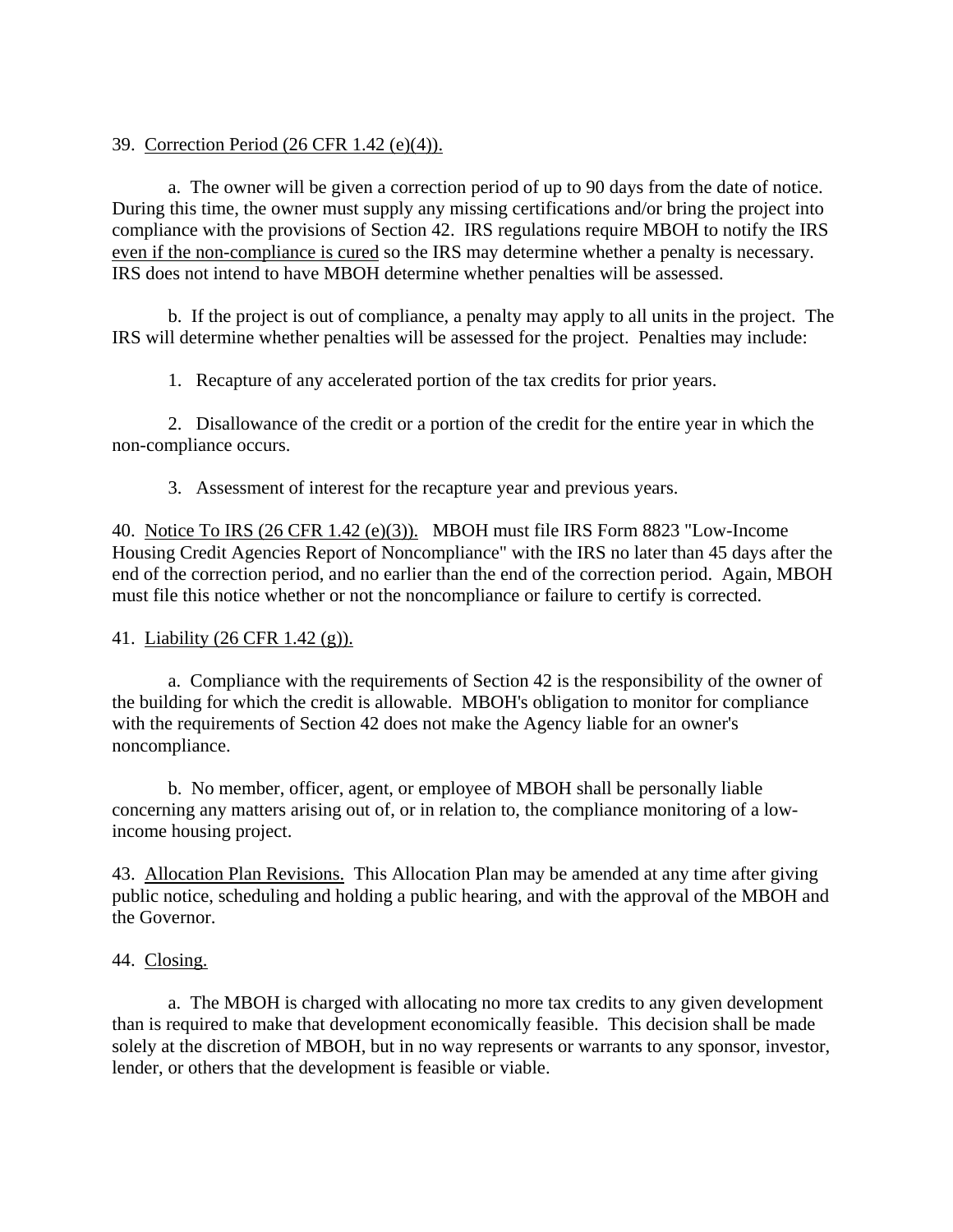b. MBOH's review of documents submitted in connection with this allocation is for its own purposes. In allocation of the tax credits, MBOH makes no representations to the owner or anyone else regarding adherence to the Internal Revenue Code, Treasury regulations, or any other laws or regulations governing Low Income Housing Tax Credits.

c. No member, officer, agent, or employee of MBOH shall be personally liable concerning any matters arising out of, or in relations to, the allocation of the Low Income Housing Tax Credit.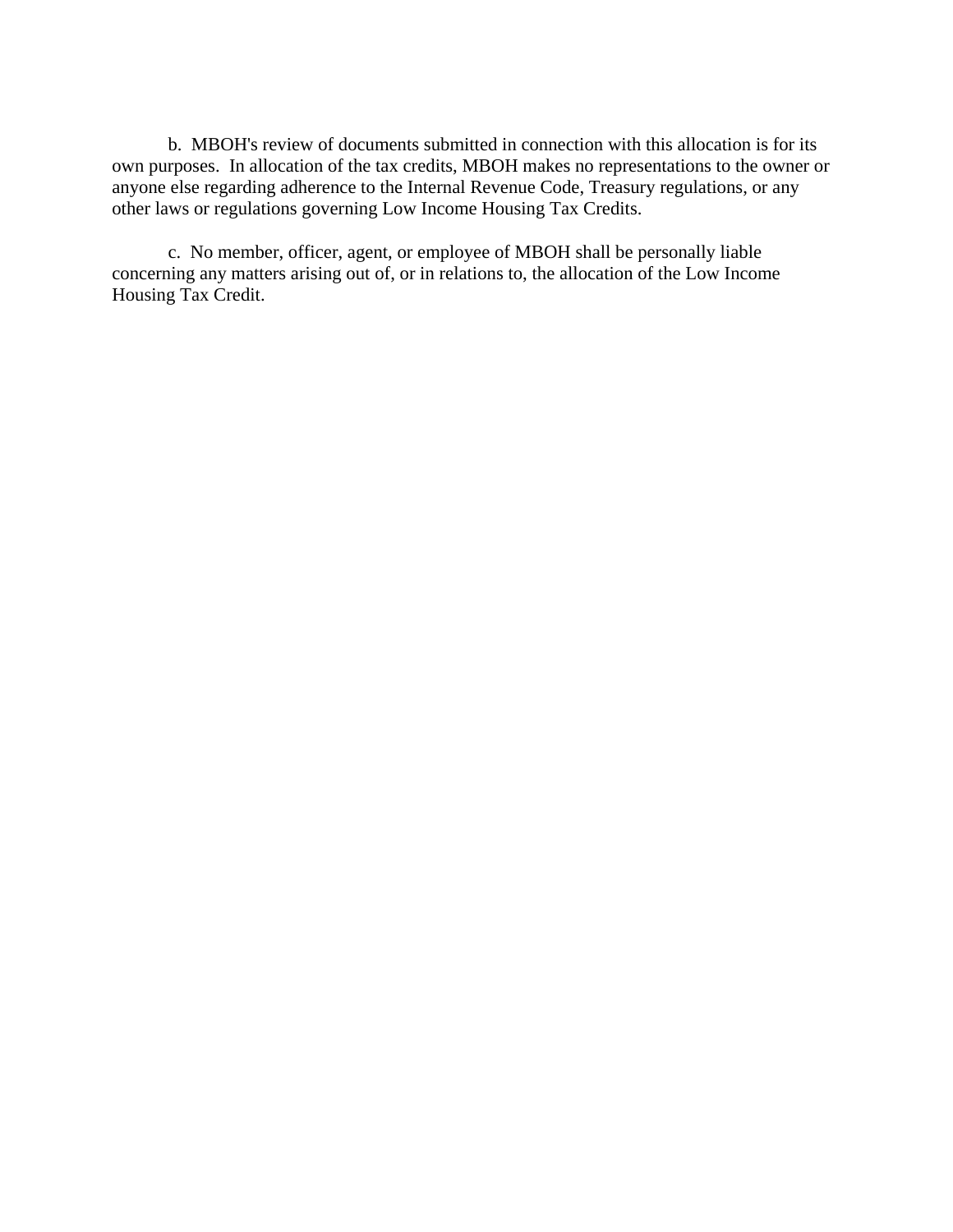### **2006 HIGH COST AREAS LOW INCOME HOUSING TAX CREDITS**

Section  $42(d)(5)(C)$  of the Internal Revenue Code defines a Qualified Census Tract as any census tract or equivalent geographic area in which at least 50% of households have an income less than 60% of the Area Median Gross Income (AMGI). Section 42 defines a Difficult Development Area as any area designated by the Secretary of HUD as an area that has high construction, land and utility costs relative to the AMGI.

When an area, which can be a county or a specific census tract, is designated as either a Qualified Census Tract or a Difficult to Develop Area, a project proposed for a high cost area is eligible for an increase in eligible basis of up to 130%. This means that a greater amount of tax credits than otherwise available may be approved, if it is determined that the greater amount is needed for financial feasibility of given projects.

### MONTANA BUREAU OF CENSUS DESIGNATED QUALIFIED CENSUS TRACTS

| County/Metropolitan Area         | T <sub>react(s)</sub>     |
|----------------------------------|---------------------------|
| <b>Big Horn County</b>           | 9403.00, 9406.00, 9407.00 |
| <b>Blaine County</b>             | 9401.00, 9402.00          |
| Chouteau County                  | 9401.00                   |
| <b>Daniels County</b>            | 9402.00, 9403.00          |
| <b>Gallatin County</b>           | 6.00, 9.00, 11.00         |
| <b>Glacier County</b>            | 9401.00, 9402.00, 9403.00 |
| <b>Golden Valley County</b>      | 1.00                      |
| <b>Hill County</b>               | 403.00, 9401.00, 9402.00  |
| Lake County                      | 9405.00                   |
| Lewis and Clark County           | 9.00                      |
| <b>Lincoln County</b>            | 5.00                      |
| Missoula MSA, Missoula County    | 2.01, 3.00, 5.00, 7.00    |
| <b>Phillips County</b>           | 9402.00                   |
| Pondera County                   | 9403.00                   |
| Ravalli County                   | 8.00                      |
| <b>Roosevelt County</b>          | 9401.00, 9402.00, 9404.00 |
| <b>Rosebud County</b>            | 9404.00                   |
| <b>Sanders County</b>            | 9401.00                   |
| <b>Sheridan County</b>           | 9402.00                   |
| <b>Silver Bow County</b>         | 1.00                      |
| Great Falls MSA, Cascade County  | 5.00, 6.00, 7.00, 8.00    |
| Billings MSA, Yellowstone County | 2.00, 3.00                |
| <b>Valley County</b>             | 9405.00                   |